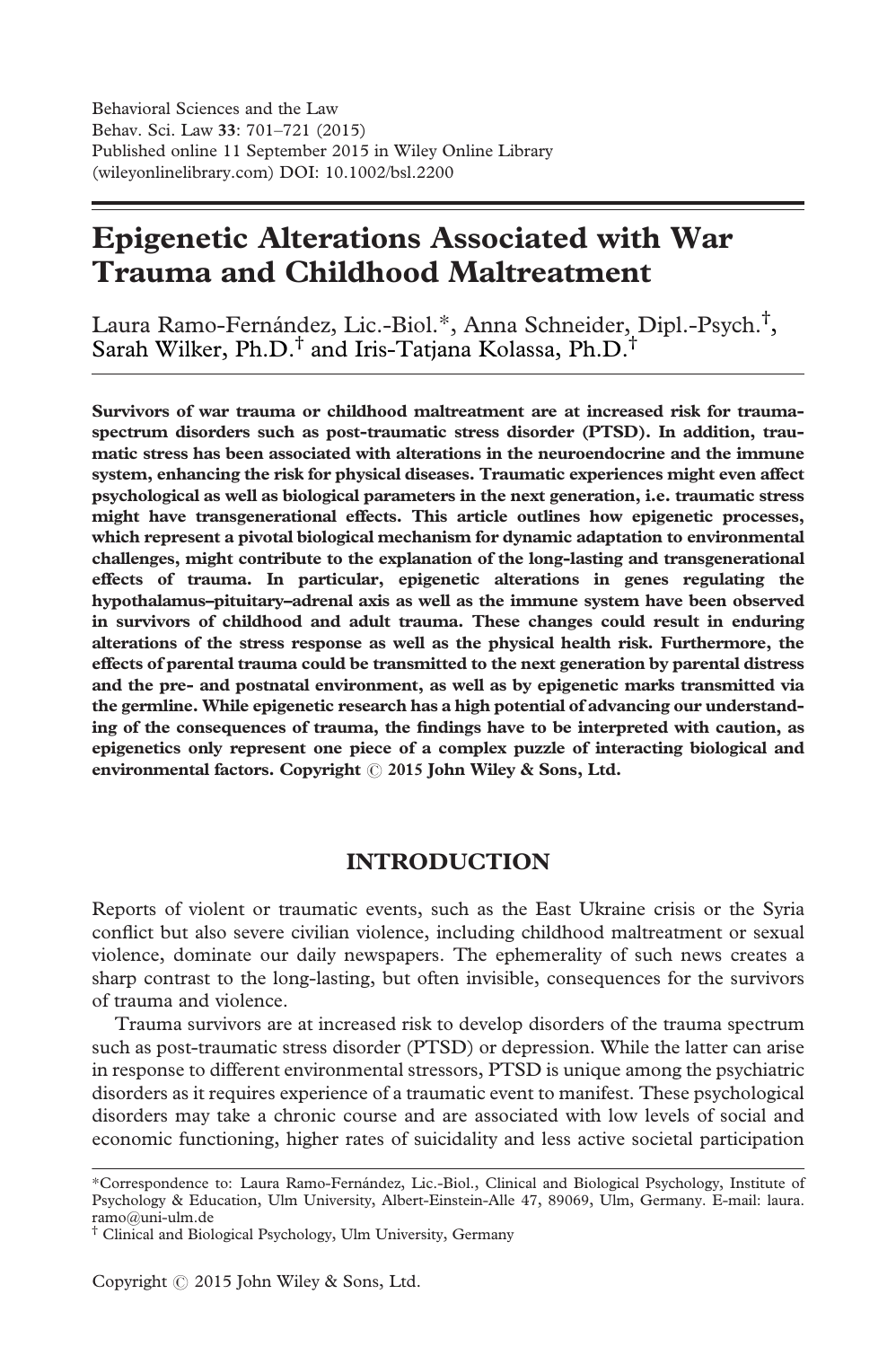(Sareen et al., 2005; Stansfeld, Clark, Rodgers, Caldwell, & Power, 2010). However, the consequences of trauma and violence are not limited to psychosocial functioning, but can be extended to physical health. Trauma survivors show changes in the immune and the neuroendocrine system (Danese, Pariante, Caspi, Taylor, & Poulton, 2007; Hunter, Minnis, & Wilson, 2011) and a higher risk for infections, diabetes, cardiovascular disease or even cancer (Norman et al., 2012). Epigenetic modifications might represent one piece in the puzzle of the link between traumatic stress exposure and associated health consequences (Bick et al., 2012). Finally, the impact of traumatic experiences can even be transmitted to the next generation, referred to as a transgenerational cycle of trauma and maltreatment. Among the complex factors accounting for this transgenerational transmission, epigenetic alterations could play a pivotal role.

After introducing the field of epigenetics to the reader, this selective literature review describes the psychological and biological consequences of war trauma and childhood maltreatment. It is followed by an explanation of how epigenetic alterations might partially account for these trauma-associated alterations. The next section is devoted to the transgenerational transmission of trauma, violence and PTSD. Again, we start by explaining risk factors on the behavioral level and proceed with illuminating alterations on the biological level, with a focus on how epigenetic processes could mediate the transmission to the next generation.

#### An Introduction to Epigenetics

Shortly after Rosalind Franklin started her studies on deciphering the molecular structure of DNA and James Watson and Francis Crick described the DNA double helix structure (Watson & Crick, 1953), the belief that DNA carries important biological information that flows in a unique single direction was widely disseminated. The so called "central dogma" of molecular biology stated that biological information is transcribed from DNA into RNA, which is translated into proteins (Crick, 1970). However, the veracity of the central dogma was called into question for two reasons: First, studies suggested the existence of DNA modifications that were acquired throughout life—epigenetic mechanisms (Holliday & Pugh, 1975; Jaenisch & Bird, 2003); and second, because genetic risk factors alone did not completely explain the estimated heritability for the majority of diseases and traits, commonly referred to as the "missing heritability problem" (Chaufan & Joseph, 2013; Manolio et al., 2009). As an example, according to twin studies, genetic factors were estimated to account for at least 60% of individual variability in schizophrenia risk (Picchioni & Murray, 2007). However, the genetic risk factors reliably identified by large-scale meta-analyses explained only a small proportion of the total phenotypic variance (Gershon, Alliey-Rodriguez, & Liu, 2011). Explanations for the missing heritability include methodological issues (e.g., small sample sizes, inadequate selection of control groups, imprecise definition of phenotypes, neglect of gene × environment interactions, and a focus on samples with European ancestry) as well as reasons more inherent to genetic association studies. The latter comprises (1) the small effect sizes of single genetic risk factors, (2) the fact that genes act in pathways, which would require the modulation of complex gene $\times$  gene interaction analyses, (3) the existence of non-additive genetic effects (e.g. dominance and epistasis) and (4) the potential impact of rare variants or structural variations such as copy number variations, which are much more difficult to study in population-based studies (diLalla & Gottesman, 1991; Gershon et al.,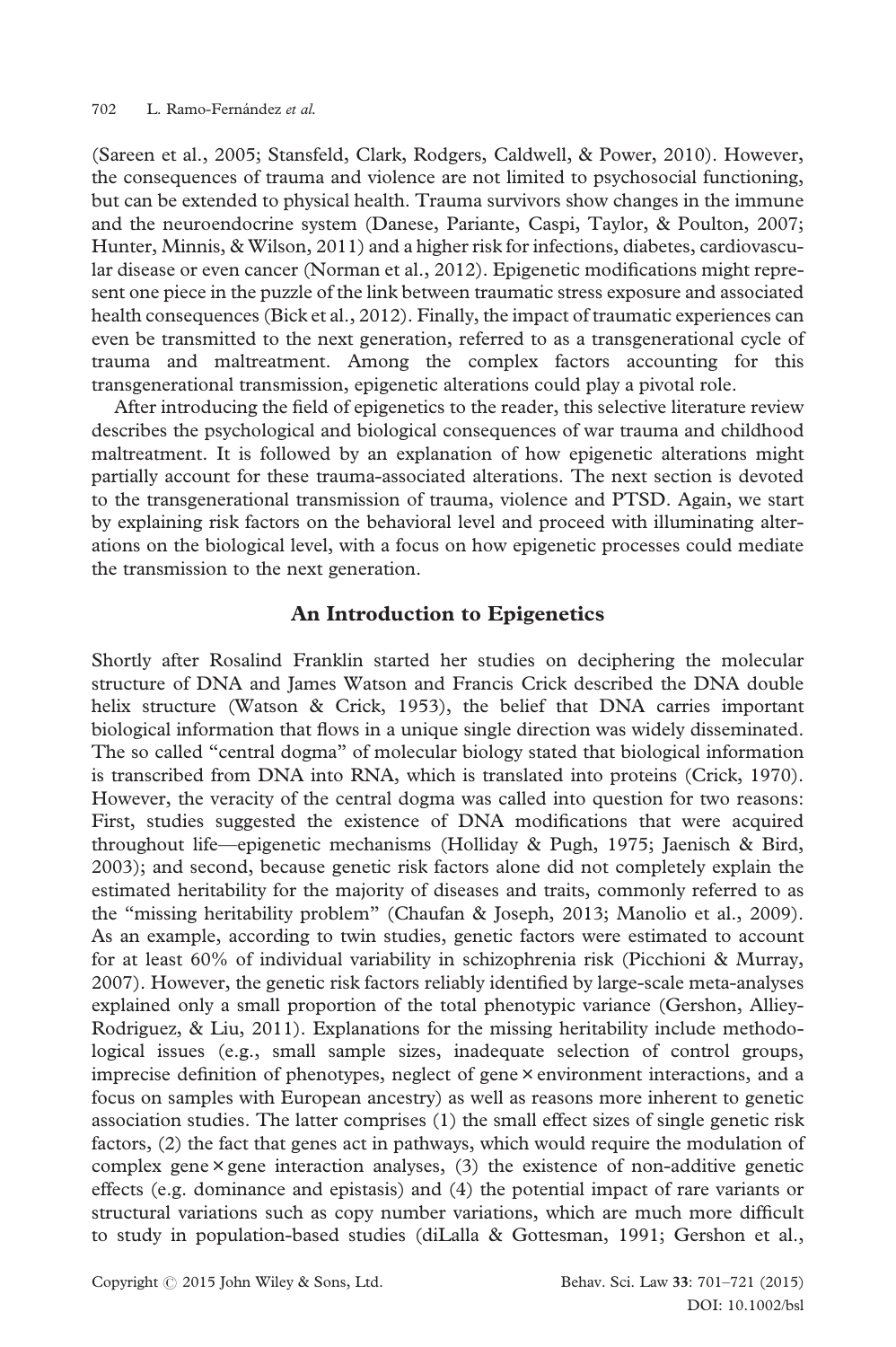2011; Manolio et al., 2009). Finally, epigenetic modifications of the genetic loci under investigation might influence gene expression and hence mask the effects of the genetic risk factor. Accordingly, the investigation of epigenetic modifications could contribute to our understanding of the remaining variability in disorder liability (Slatkin, 2009).

Epigenetic mechanisms are long-term DNA modifications that do not affect the sequence but do modulate gene regulation and expression. The most extensively described epigenetic mechanism in the context of psychiatry is DNA methylation, which consists of the addition of a methyl group to a cytosine residue followed by guanosine, referred to as "CpG sites" (Jaenisch & Bird, 2003). Since epigenetic modifications are crucial for the cellular differentiation process (i.e., the fact that all cells carry the same DNA but exert different functions; Morgan, Santos, Green, Dean, & Reik, 2005), they need to be at least somewhat stable. However, epigenetic modifications could be also responsible for environmentally shaped gene expression in order to adjust to life's demands (Francis, 2011), which would imply at least partial flexibility. The discovery of enzymes responsible for dynamic epigenetic changes, including DNA methyltransferases and histone acetyltransferases (Ramchandani, Bhattacharya, Cervoni, & Szyf, 1999; Rice & Allis, 2001; Strahl & Allis, 2000), provided the first evidence that epigenetic processes could indeed flexibly respond to environmental influences. This idea is reflected in the concept of behavioral epigenetics, which describes behavioral adaptations by epigenetically shaped gene expressions in response to difficult life experiences.

Among the complex interacting biological and environmental factors that could account for the consequences of trauma and its transgenerational transmission (see Fig. 1), this selective literature review predominantly focuses on the role of epigenetic processes. Epigenetic processes could be of particular importance in the field of trauma, as they can flexibly adapt to environmental challenges (in contrast to genes) and these adaptions can also become at least partly stable (in contrast to mRNA and proteins).

# LONG-LASTING EFFECTS OF WAR TRAUMA AND MALTREATMENT

## Posttraumatic Stress Disorder and the Building Block Effect of War Trauma

PTSD is characterized by (1) intrusive re-experiencing of the traumatic event in the form of recurrent dreams, thoughts, sensations or flashbacks, (2) avoidance of potentially trauma reminding thoughts or activities, (3) emotional numbing as well as persistent alterations in mood and cognition and (4) a heightened state of alertness or arousal (American Psychiatric Association, 2013). As indicated in the introduction, the experience of a traumatic event is a necessary condition to develop PTSD. Yet, the development of PTSD after a single traumatic experience seems to be the exception rather than the rule. While 50–60% of study participants reported at least one potential traumatic experience in western non-war countries, only 5–10% of them developed PTSD (Kessler, Sonnega, Bromet, Hughes, & Nelson, 1995; Kessler et al., 2005). Studies investigating PTSD in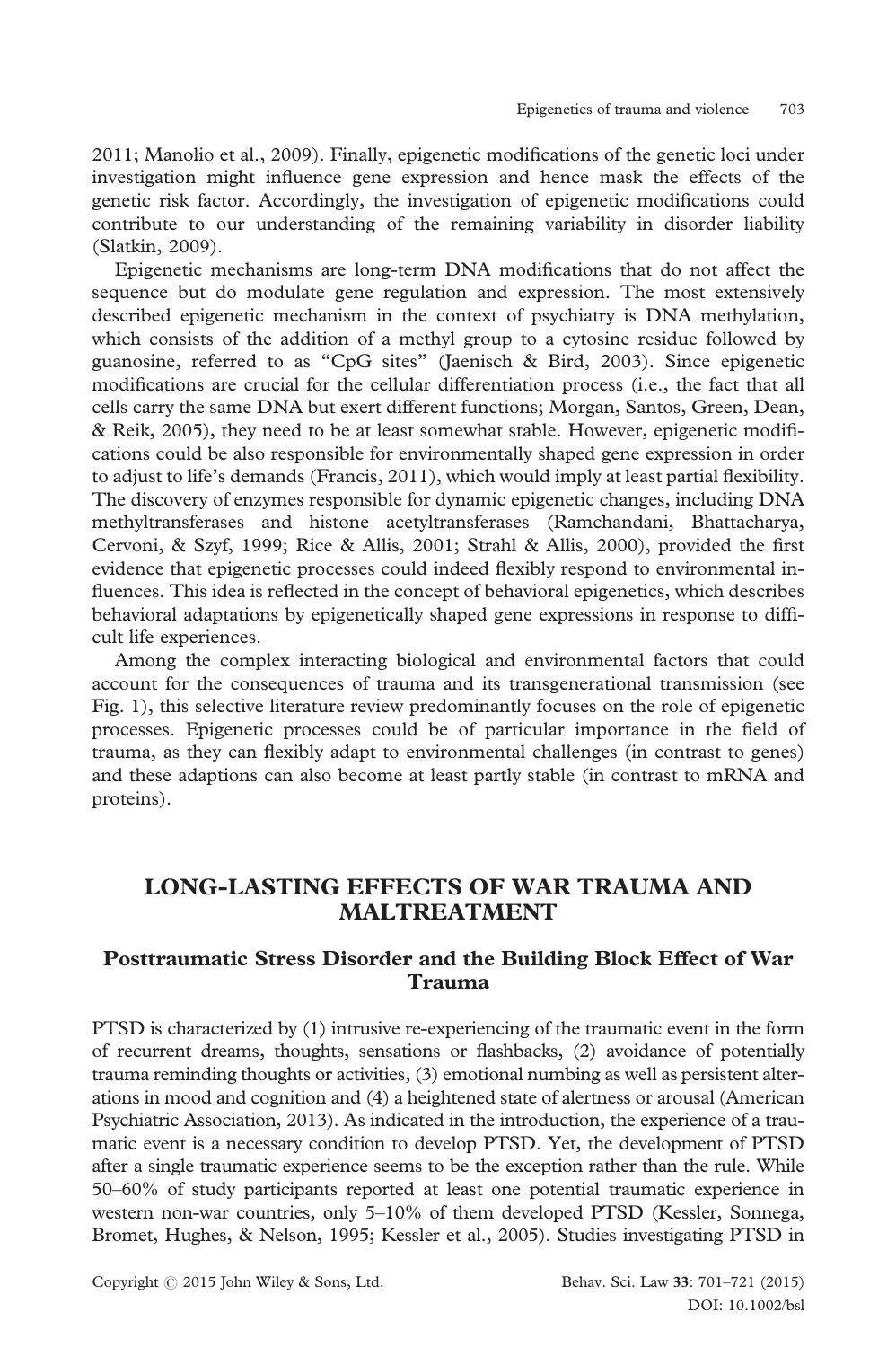

Figure 1. Epigenetic modifications represent one piece of the complex puzzle linking trauma experiences to an elevated risk of psychopathology and adverse physical health consequences. The arrows indicate interacting pathways between the biological and environmental factors that are more commonly described in the literature. The dark grey color represents the major contributors to the transgenerational transmission of the possible consequences of trauma, which include not only internal factors such as (epi)genetic variants, but also behavioral responses such as lifestyle and parenting imitation.

war affected countries reported higher prevalence rates, ranging from 16% lifetime prevalence reported in Ethiopia up to 37% in Algeria (de Jong et al., 2001). Another survey showed current prevalence rates of up to 40% among West Nile refugees (Neuner et al., 2004). The detrimental effects of war trauma on psychological well-being can be explained by the so-called "building block effect" of traumatic load (Schauer et al., 2003): It has been repeatedly shown that the number of different traumatic event types experienced increases the risk of developing PTSD in a dose–response manner (Brewin, Andrews, & Valentine, 2000; Dunmore, Clark, & Ehlers, 2001; Fawzi et al., 1997; Kolassa, Kolassa, Ertl, Papassotiropoulos, & De Quervain, 2010; Neugebauer et al., 2009; Neuner et al., 2004), while the likelihood of spontaneous remission from PTSD decreases with accumulating trauma exposure (Kolassa, Ertl, Kolassa, Onyut, & Elbert, 2010). Furthermore, there seems to be no ultimate resilience towards PTSD: Neuner et al. (2004) investigated 3,339 West Nile refugees in Uganda and showed that the probability of developing PTSD approximated 100% after having experienced extreme levels of traumatic stress. Accordingly, this important environmental risk factor should be included in every study examining individual risk factors for PTSD. However, one important critical point is the lack of consistency when measuring "trauma load" (Maier, 2007). For instance, it is not clear whether the frequency of traumatic events, the severity or the age should also be considered (Wilker et al., in press). It is also unclear whether it is adequate to define trauma load as the unweighted sum of traumatic events, or whether some events, such as interpersonal violence (Breslau et al., 1998) and sexual violence in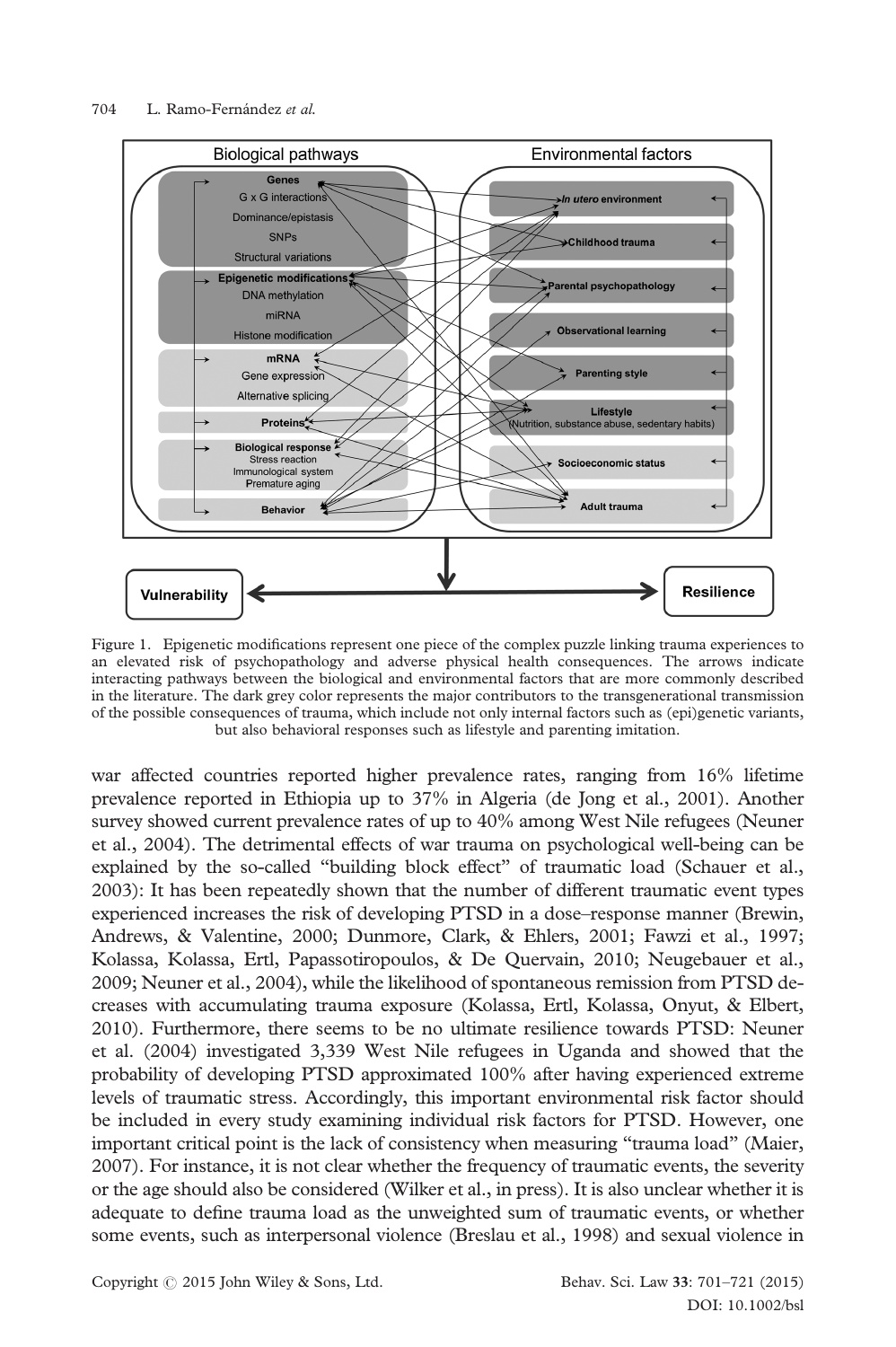particular (Maercker, Michael, Fehm, Becker, & Margraf, 2004; Maercker et al., 2009; Schoedl et al., 2010), should be given more weight, as they are associated with a higher risk of PTSD.

## Childhood Maltreatment and Associated Psychological Consequences

Childhood maltreatment comprises sexual, physical and emotional abuse as well as physical and emotional neglect (Butchart, Harvey, Mian, & Furniss, 2006; Cicchetti & Toth, 2005; Myers, 2011) and can have a detrimental impact on a child's development and psychological as well as physical health throughout life (Schury & Kolassa, 2012). In a U.S. survey with 4,503 children and adolescents (aged one month up to 17 years), Finkelhor, Turner, Shattuck, and Hamby (2013) reported a lifetime prevalence of 9.6% for physical abuse, 14.9% for emotional abuse and 14.6% for neglect by caregivers, and 9.5% for any sexual victimization by adults and peers. Thombs et al. (2006) reported a similar prevalence, with higher rates of physical and emotional abuse among boys and higher rates of sexual abuse among girls. Concerning child sexual abuse, a global meta-analysis based on 331 independent samples estimated a general prevalence of 11.8%, with a prevalence of 18% in female samples and 7.6% in male samples (Stoltenborgh, van IJzendoorn, Euser, & Bakermans-Kranenburg, 2011).

The potentially adverse consequences of childhood maltreatment are manifold: On the one hand, experiencing maltreatment during childhood can lead to an increased risk for internalizing behavioral problems (e.g., depression, anxiety), presumably more common among women (Ackerman, Newton, McPherson, Jones, & Dykman, 1998; Fergusson, Boden, & Horwood, 2008; Moylan et al., 2010; Norman et al., 2012), and externalizing behavioral problems (e.g., aggressive behavior, delinquency), more often observed in men (Ackerman et al., 1998; Evans, Davies, & DiLillo, 2008; Moylan et al., 2010). On the other hand, the experiences of abuse can repeat themselves: Victims of childhood maltreatment are at increased risk to be abused during adulthood or to become involved in relationships with abusive partners (Barrios et al., 2015; Bensley, Van Eenwyk, & Wynkoop Simmons, 2003). Moreover, the risk of becoming perpetrators themselves and abusing their spouses and children (Duke, Pettingell, McMorris, & Borowsky, 2010; Ehrensaft et al., 2003; Gil-González, Vives-Cases, Ruiz, Carrasco-Portiño, & Álvarez-Dardet, 2008), or of becoming involved in offending and violent crime, is elevated in childhood maltreatment survivors (Thornberry, Henry, Ireland, & Smith, 2010). In addition, increased levels of substance or alcohol abuse as well as engagement in risky sexual behaviors were observed in survivors of childhood maltreatment compared with non-maltreated individuals (Thornberry et al., 2010; Widom, Ireland, & Glynn, 1995; Wilson & Widom, 2008).

## Potential Health Consequences of Trauma and Childhood Maltreatment

Both childhood maltreatment and war-related traumatic experiences can have negative consequences on physical health. In particular, childhood maltreatment is associated with an increased likelihood of cardiovascular disease, diabetes and obesity (Batten, Aslan, Maciejewski, & Mazure, 2004; Danese & Tan, 2014; Suglia, Clark, Boynton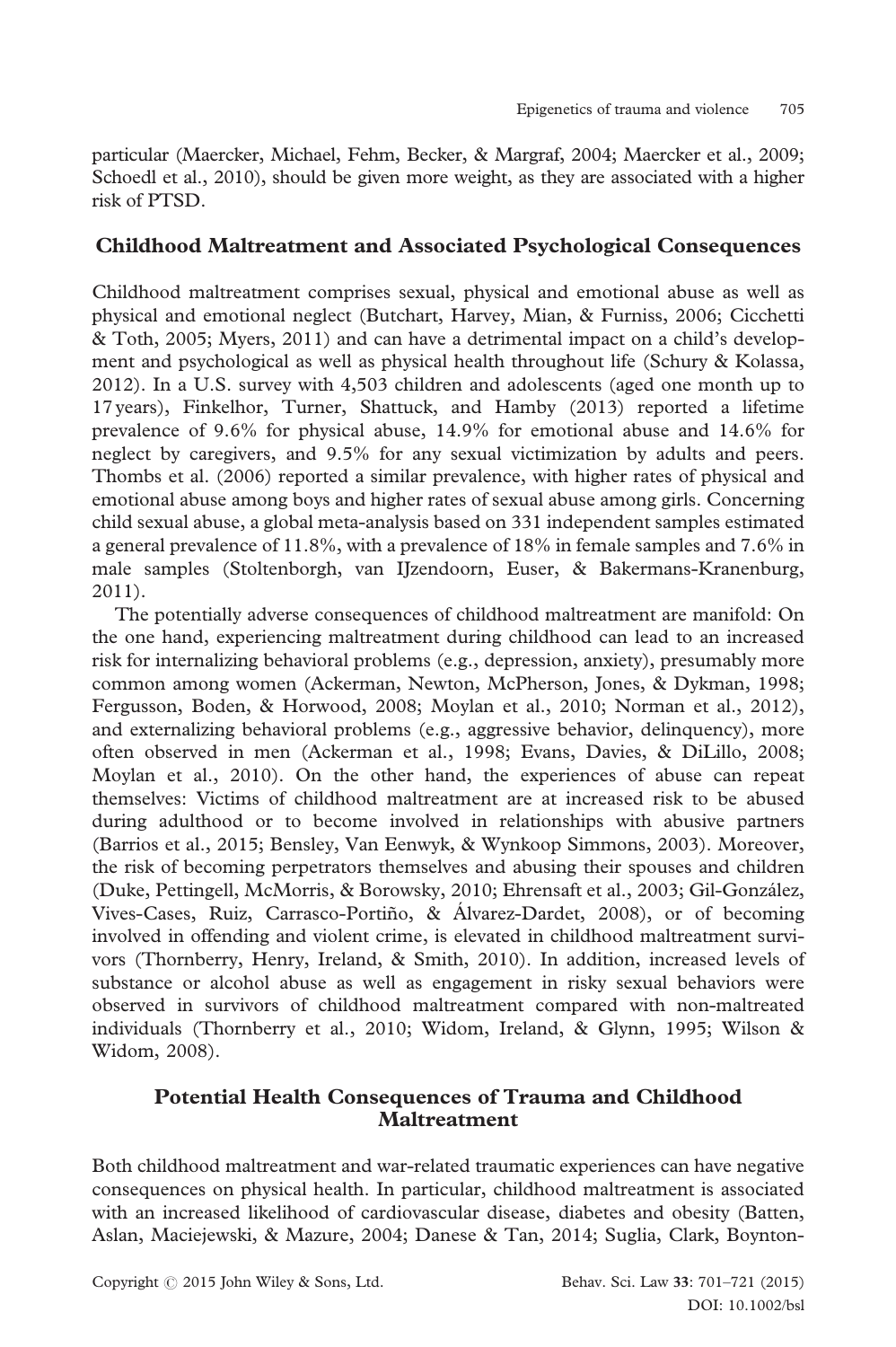Jarrett, Kressin, & Koenen, 2014; Thomas, Hypponen, & Power, 2008). Similarly, trauma survivors were found to be more vulnerable to infection, cancer, chronic lung disease, diabetes and cardiovascular problems (Brown et al., 2010; Norman et al., 2012). Furthermore, the risk of developing any physical disease increases with the number of traumatic event types (Scott et al., 2013). Hence, the building block effect seems not to be limited to mental disease, but also extends to the biological level.

Next to lifestyle factors associated with childhood and adult trauma exposure (including smoking, alcohol and substance abuse, and poor nutrition), traumaassociated neuroendocrinological as well as immunological alterations are likely to contribute to the enhanced physical health risk. Upon trauma exposure, the sympathetic nervous system and the hypothalamic–pituitary–adrenal (HPA) axis are activated, resulting in the release of catecholamines and cortisol, respectively. Furthermore, PTSD has been found to be associated with endocrinological deregulations. While the literature consistently points towards increased catecholamine levels in PTSD (Pervanidou & Chrousos, 2012; Yehuda, Southwick, Giller, Ma, & Mason, 1992; Young & Breslau, 2004), evidence regarding cortisol levels is more heterogeneous. Yet, the majority of studies points towards lower cortisol levels (Heim & Nemeroff, 2009; Pace & Heim, 2011; Yehuda, Halligan, & Bierer, 2002) and increased sensitivity of glucocorticoid receptors in PTSD (Yehuda, Golier, Yang, & Tischler, 2004). However, adding to the complexity of the cortisol literature, childhood maltreatment survivors rather present a lower density of central and peripheral glucocorticoid receptors, higher cortisol levels, general insensitivity to cortisol and disrupted stress reactivity (Carpenter et al., 2007, 2009; Tyrka, Price, Marsit, Walters, & Carpenter, 2012). These opposed findings in PTSD versus childhood maltreatment could be due to a higher vulnerability of the developing brain structures (Kellermann, 2013). Since the immune system and the endocrine system interact via peptide hormones, neurotransmitters and cytokines, it is not surprising that trauma survivors with PTSD show immunological alterations too. In more detail, traumatic stress seems to be followed by a reduction in the count of naïve and regulatory T lymphocytes as well as an increase of memory T cells (Sommershof et al., 2009). Moreover, spontaneous production of pro-inflammatory cytokines by isolated leukocytes (Gola et al., 2013) and circulating levels of pro-inflammatory cytokines (Carpenter et al., 2010; von Känel et al., 2007) seem to be increased in association with childhood maltreatment and PTSD.

Not only do individuals with PTSD present an increased risk and an earlier onset of age-related diseases, but the aforementioned immunological alterations are also indicative of a prematurely aged immune system. Similarly, the examination of agerelated biomarkers indicates premature aging in trauma survivors: Shorter telomere length—a robust biomarker for premature aging—was associated with childhood maltreatment and exposure to chronic stress (Epel et al., 2004; Tyrka et al., 2010). Furthermore, increased DNA breakage accumulation has been observed in peripheral blood mononuclear cells of trauma-exposed individuals with and without PTSD (Morath et al., 2014). Moreover, comparing the GlycoAgeTest in individuals with and without PTSD also pointed towards accelerated physiological aging in trauma survivors with PTSD (Moreno-Villanueva et al., 2013).

But how can traumatic stress lead to long-lasting endocrinological and immunological changes? The following section describes how enduring epigenetic modifications might explain some of the observed alterations in trauma survivors.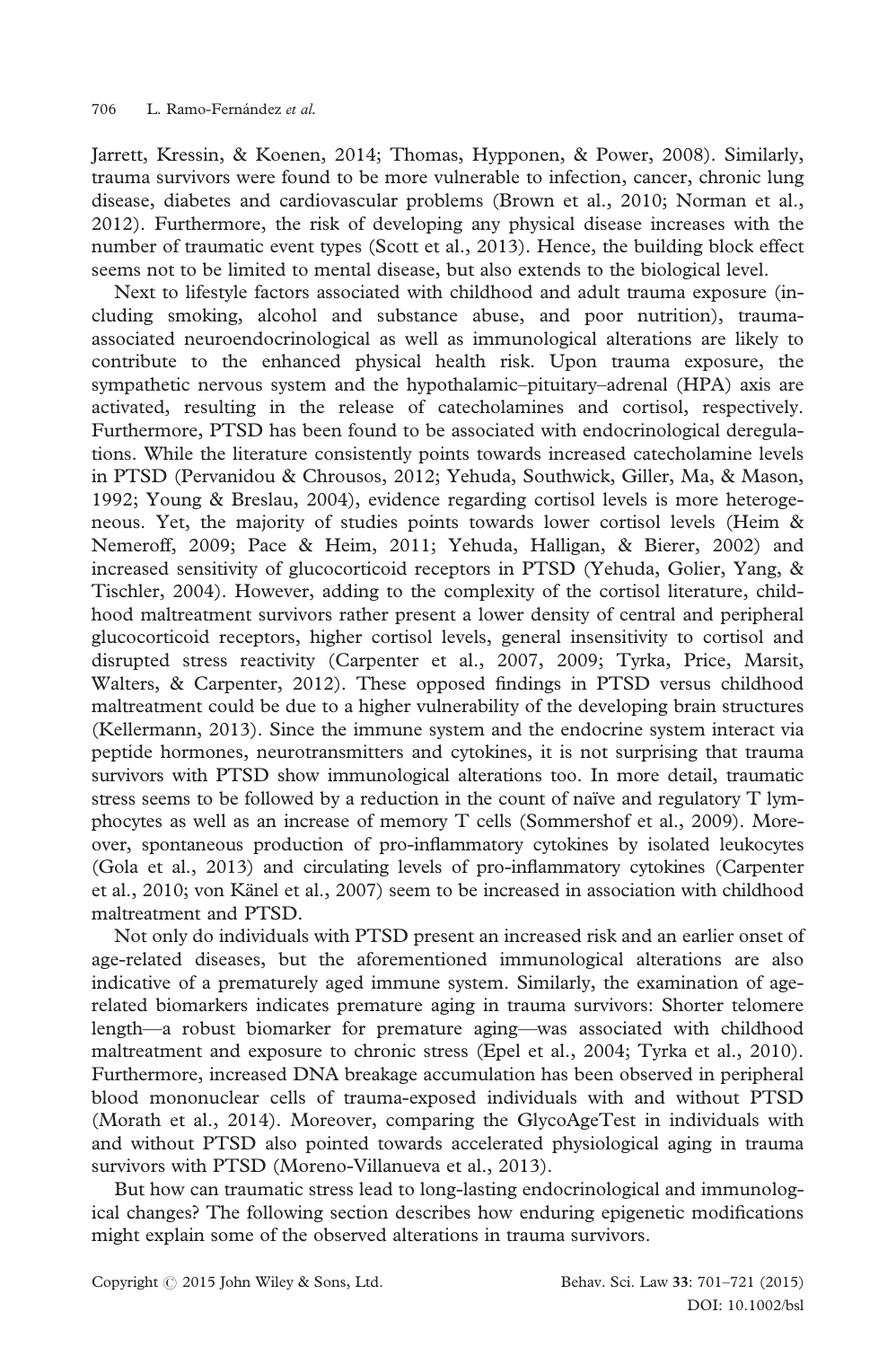# EPIGENETIC PROCESSES MAY ACCOUNT FOR THE LONG-LASTING CONSEQUENCES OF TRAUMA

#### Epigenetics of War Trauma and PTSD

The majority of studies investigating survivors of adult trauma focused on epigenetic correlates of PTSD. Since intrusive memories for the traumatic experiences form a hallmark of the disease, and PTSD patients present distinct memory impairments, the disorder has been conceptualized as a disorder of pathological memory formation (Brewin, 2011). Recent work highlighted the essential mediating role of epigenetic marks in the molecular mechanisms of memory formation (Levenson & Sweatt, 2005) and showed that inhibition of the DNA methyltransferase blocks long-term potentiation and memory consolidation in rat hippocampi (Miller & Sweatt, 2007). Moreover, mRNA levels of *de novo* DNA methyltransferase undergo upregulation after fear conditioning (Miller & Sweatt, 2007). Since glucocorticoids are central players in emotionally driven memory consolidation, they are essential for the biological characterization of PTSD (de Quervain, Aerni, Schelling, & Roozendaal, 2009; Roozendaal, Okuda, de Quervain, & McGaugh, 2006) and represent a pivotal target for epigenetic investigations aiming to explain pathological memory formation in PTSD. In this context, Vukojevic et al. (2014) investigated DNA isolated from human saliva and found an association between epigenetic alterations in the gene encoding the glucocorticoid receptor (NR3C1) and human healthy memory performance, as well as intrusive memory symptoms in male PTSD patients. Moreover, higher DNA methylation at the NR3C1 promoter exon  $1_F$  was associated with less intrusive memory symptoms in male but not in female survivors of the Rwandan genocide (Vukojevic et al., 2014). The gender-specific and complex interaction between methylation of NR3C1, memory formation and PTSD risk is not yet completely understood, but represents an interesting starting point for the investigation of epigenetic alterations in memory-related genes.

Within this framework, a greater number of glucocorticoid receptors in lymphocytes and changes of circulating cortisol levels of war combatants with PTSD have been observed (de Kloet et al., 2007; Yehuda, Lowy, Southwick, Shaffer, & Giller, 1991), and reduced methylation of NR3C1 promoter has been assumed to account for the observed alterations in glucocorticoid signaling (Seckl & Meaney, 2006). Consistently, Labonté and colleagues reported an increased expression of glucocorticoid receptor variants in T lymphocytes in individuals with lifetime PTSD compared with controls, an effect that was accompanied by lower overall methylation of NR3C1 in individuals with PTSD (Labonté, Azoulay, Yerko, Turecki, & Brunet, 2014). Similarly, Yehuda and co-workers observed lower methylation in the promoter region of the NR3C1 gene in peripheral blood mononuclear cells from veterans with PTSD and a 39% higher relative expression of the glucocorticoid receptor gene in PTSD cases compared with controls (Yehuda et al., 2015). Finally, a higher number of glucocorticoid receptors in peripheral blood mononuclear cells of soldiers before war service has been indicated as a vulnerability factor for PTSD development after deployment: The odds ratio for the presence of PTSD symptoms after deployment increased 7.5-fold with every increment of 1,000 receptors counted (van Zuiden et al., 2010).

As previously mentioned, PTSD-related health problems might stem from alterations in immune function (Baker et al., 2001; Gola et al., 2013; Hoge et al., 2009; von Känel et al., 2007), which might be partly mediated by epigenetic changes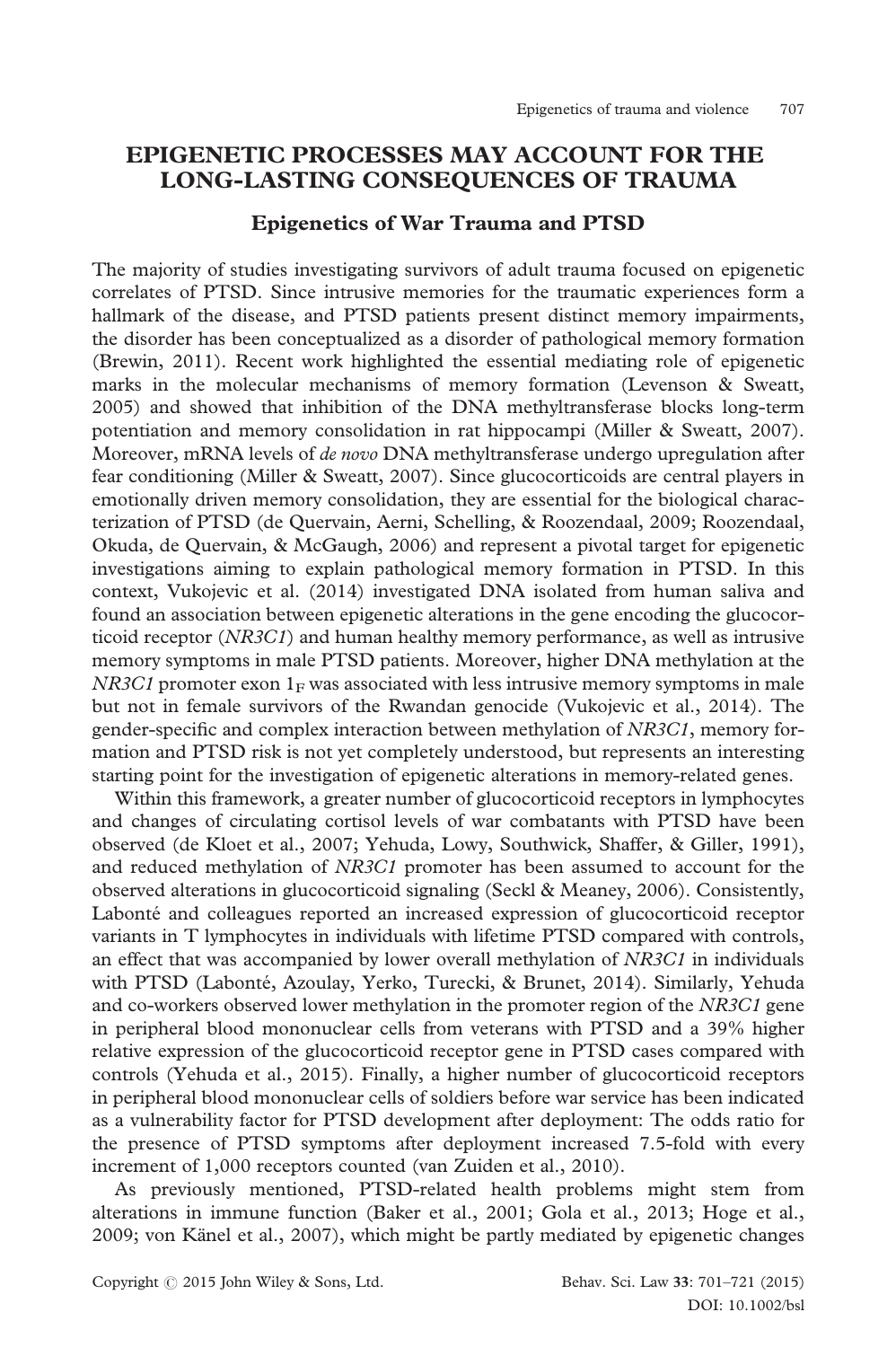(Smith et al., 2011). A comparison of whole blood DNA methylation in more than 14,000 genes between PTSD cases and healthy controls showed epigenetic changes of immune activation in PTSD patients, as some genes regulating the innate and the adaptive immune system were significantly less methylated (Uddin et al., 2010). Methylation signatures of immune activation mechanisms were also found in peripheral blood cells investigated in an African American population with a PTSD diagnosis compared with healthy controls (Smith et al., 2011).

While these studies do not yet allow for causal interferences between PTSD, increased expression of proinflammatory cytokine genes and decreased concentrations of neuroprotective chemokines, they suggest a chronic immune system activation in PTSD that correlates with corresponding alterations on the epigenetic level. Whether epigenetic alterations represent a risk factor or a consequence of PTSD is not yet clear (Rusiecki et al., 2013; Sipahi et al., 2014). Nevertheless, in interaction with the identified genetic risk factors and the number of traumatic events experienced, epigenetic signatures could contribute to the explanation of interindividual variance of psychiatric outcomes following war-trauma exposure, thus representing a promising approach for future research.

#### Epigenetic Mechanisms Following Childhood Maltreatment

Pioneering studies by Meaney and colleagues presented experimental evidence for the potential programming role of infant adversity in rats. They suggested as early as 1996 that early environmental regulation of glucocorticoid receptor gene (NR3C1) expression was mediated by mother–infant interaction. Offspring experiencing high maternal care (in terms of licking and grooming in laboratory rats) had fewer anxiety-like behaviors and responded with a decreased HPA-axis reactivity to stressful experiences (Meaney et al., 1996). In order to understand why maternal care provoked a reduced response to stress, the same group studied DNA methylation levels of the NR3C1 promoter and its hippocampal expression. The offspring of high-caring mothers showed an increased NR3C1 expression rate and a lower methylation level (Weaver et al., 2004; Weaver, Meaney, & Szyf, 2006). This observation could explain the previously mentioned reduced stress reactivity in high maternal care pups. In more detail, the negative feedback of the HPA axis, which is required for a timely termination of the stress response, is strengthened by higher NR3C1 expression. Similar studies in animal models support the idea that methylation could be a key modulator of the stress response after early-life adversity (Fagiolini, Jensen, & Champagne, 2009; Murgatroyd et al., 2009; Oh et al., 2013). Even more surprising are first indicators for changes of DNA methylation in germline cells, suggesting transgenerational effects of early-life adversity, as persistent and maintained across generations. For example, methylation increase has been observed in sperm cells of male mice exposed to unpredictable maternal separation combined with unpredictable maternal stress (Franklin et al., 2010). Together, these data suggest that maternal behavior can have profound consequences on the offspring's behavioral and neuroendocrine response to stress.

Postmortem analyses in human brain mirrored the results from earlier animal research regarding the effects of early-life stress (McGowan et al., 2009): Hippocampal cells from suicide completers with a history of childhood maltreatment showed higher methylation levels of the exon  $1_F$  NR3C1 promoter and significantly less expression of NR3C1 mRNA compared with suicide completers without childhood trauma and controls who died suddenly or accidentally (McGowan et al., 2009). Enhanced NR3C1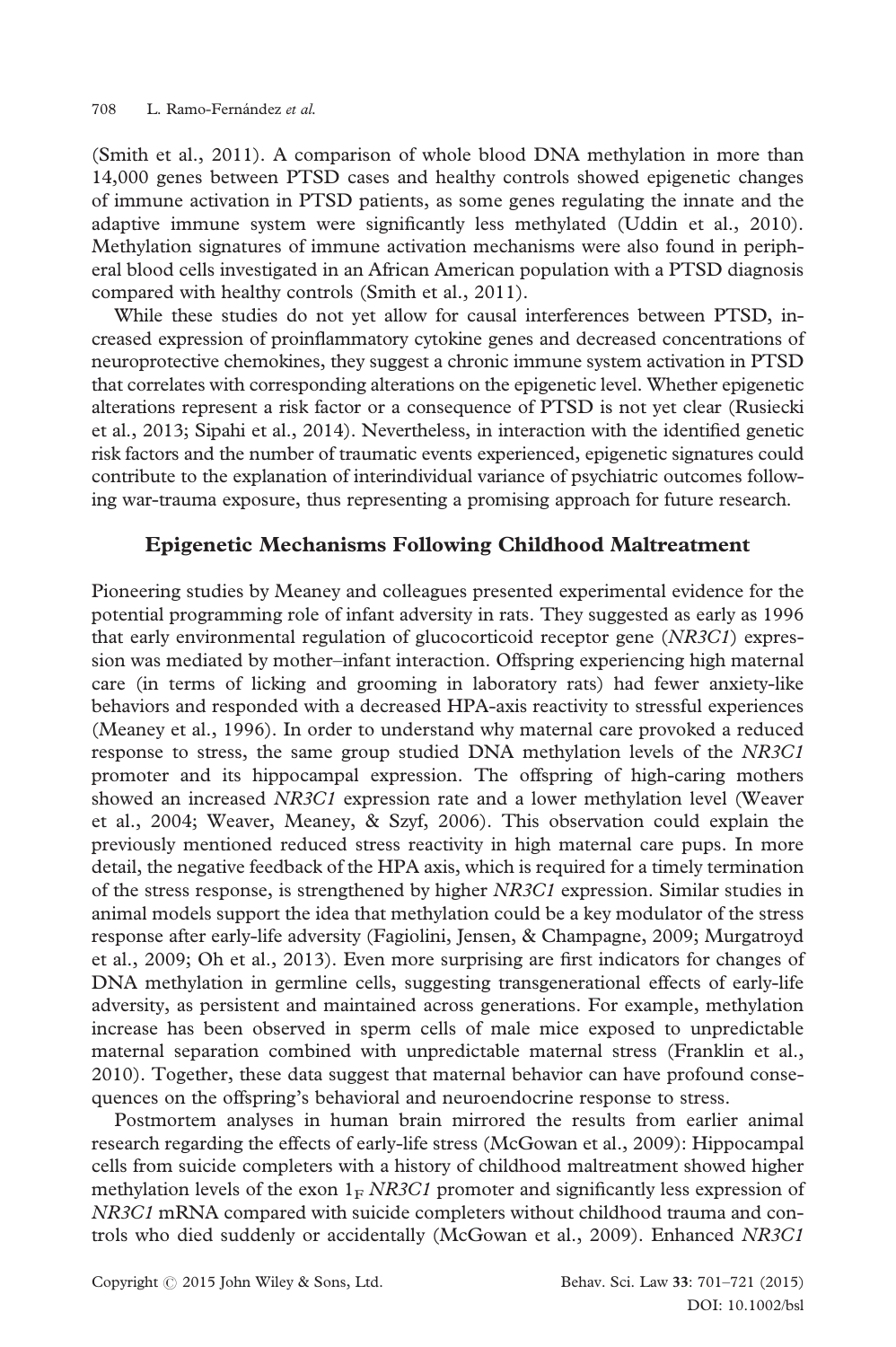promoter methylation after experiences of childhood maltreatment were also found in several studies investigating peripheral tissue (see Daskalakis & Yehuda, 2014, for a review). Moreover, a positive correlation between the severity, repetition and sexual character of childhood abuse and NR3C1 promoter methylation levels has been observed (Perroud et al., 2011, 2013), indicating a cumulative effect of childhood maltreatment, similarly to the building block effect of traumatic load (Schury & Kolassa, 2012).

Contrary to these results, epigenetic analysis in war veterans with PTSD showed lower methylation of the NR3C1 promoter (Labonté et al., 2014; Vukojevic et al., 2014; Yehuda et al., 2015). This suggests that epigenetic modifications might differ depending on the developmental timing of trauma exposure, resulting in either hypoor hyper-gene expression. Correspondingly, Mehta et al. (2013) compared the gene expression and methylation profiles between PTSD patients with and without a history of childhood maltreatment and found almost no overlap in the gene expression profile of the two groups, an effect that was mirrored by distinct epigenetic signatures.

Another gene involved in HPA axis regulation that is found to be subject to traumarelated epigenetic changes is FKBP5, which encodes for a chaperon-like protein that downregulates cortisol binding and glucocorticoid receptor translocation into the cell nucleus. Accordingly, FKBP5 decreases the sensitivity of the glucocorticoid receptor to glucocorticoids. Since binding of glucocorticoids to the glucocorticoid receptor is essential for a termination of the stress response via a negative feedback loop, increased FKBP5 expression might be associated with a prolonged stress response (Binder, 2009). PTSD risk following childhood maltreatment has been associated with certain genetic variations of the FKBP5 gene (Binder et al., 2008; Klengel et al., 2013; Xie et al., 2010). Furthermore, lower methylation levels of the FKBP5 gene were observed in individuals with childhood abuse who were also carriers of a genetic risk factor at the FKBP5 locus (Klengel et al., 2013). Thus, the authors hypothesized that the increased cortisol release resulting from early life events induces epigenetic changes in the promoter area of the gene (Klengel et al., 2013). Accordingly, there seems to be a complex interaction between genetic makeup, environment and consequent epigenetic changes, which warrants further investigations.

While the aforementioned targeted epigenetic studies mainly focused on genes involved in HPA-axis regulation, first epigenome-wide studies allow identification of broad methylation changes that introduce new potential biological pathways related to childhood adversity. So far reported pathways include, among others, cellular signaling cascades (Naumova et al., 2012), neural communication (Naumova et al., 2012), estrogen receptor response (Bick et al., 2012) and developmental pathways (Khulan et al., 2014). Furthermore, a recent study investigating peripheral blood cells aimed to establish genome-wide DNA methylation changes in the promoters of genes that were mostly involved in embryonal development and inflammatory regulation (Suderman et al., 2014).

# TRANSGENERATIONAL TRANSMISSION OF TRAUMA AND VIOLENCE

There is mounting evidence that the consequences of trauma and violence could be transmitted to the next generation. For instance, children of Holocaust survivors with PTSD are at increased risk to develop PTSD themselves (Yehuda, Bell, Bierer, &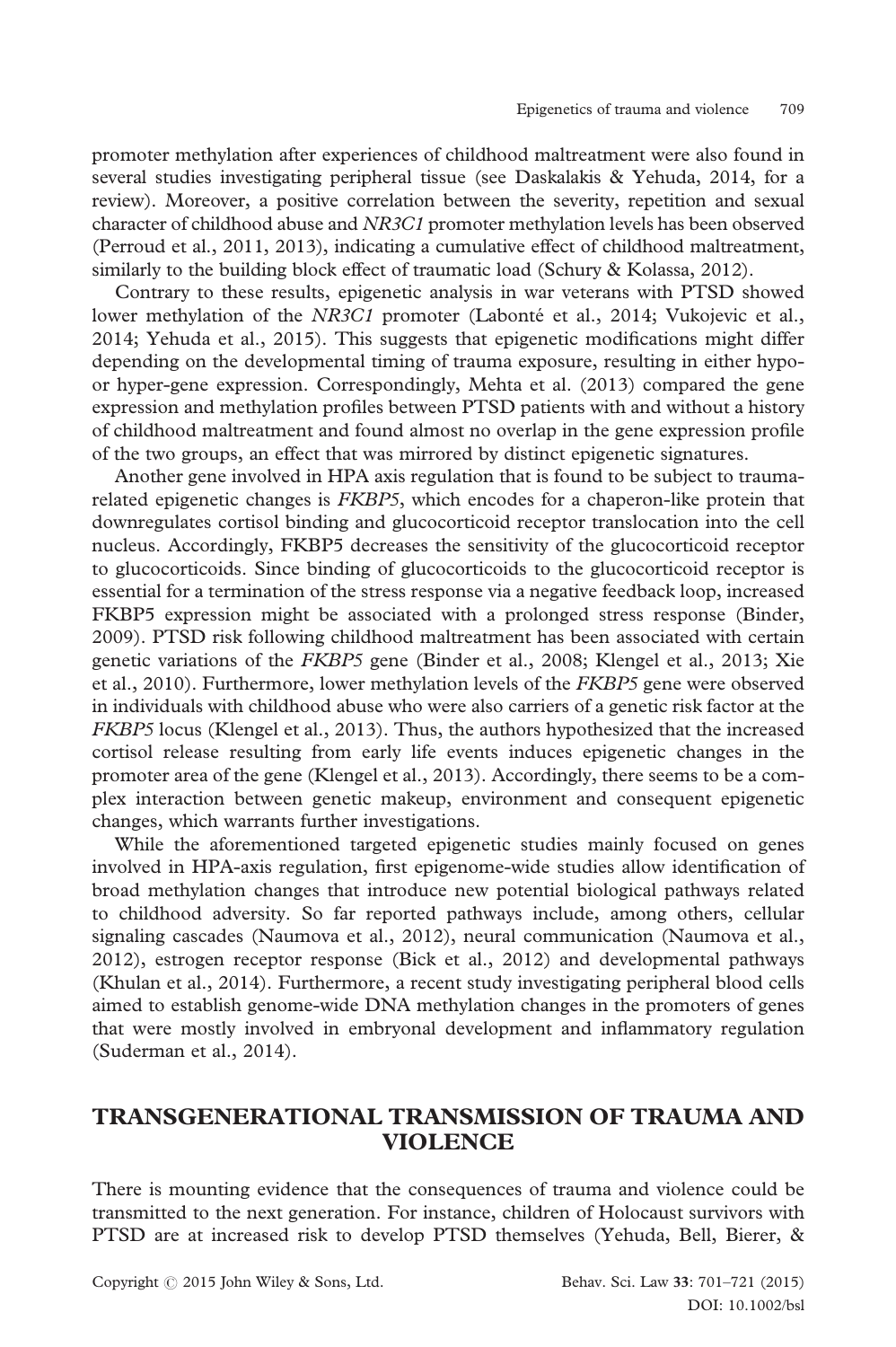Schmeidler, 2008). Furthermore, parental early adversity is believed to be a risk factor for maltreatment of their own offspring (Dixon, Browne, & Hamilton-Giachritsis, 2008). In a sample of 135 parents with a history of childhood maltreatment, 6.7% abused their own children during the first 13 months (Dixon et al., 2008) while only 0.4% of the non-abused control parents abused their offspring. Many different factors, which are detailed hereafter, could account for this transgenerational transmission of trauma and violence. Foremost, beginning with risk factors on the behavioral level, the experience of trauma and violence, especially if it occurs in early development stages, could repeat itself—a process termed re-victimization. Individuals who have been sexually abused during childhood are at increased risk to experience sexual and physical re-victimization as adults (Arata, 2000; Classen, Palesh, & Aggarwal, 2005; Messman-Moore, Long, & Siegfried, 2000). Moreover, the experience of different types of abuse increases the likelihood of abusive experiences in adulthood (Chiu et al., 2013), including intimate partner violence. Additionally, experiencing childhood abuse has been linked to a higher probability of engagement with a violent intimate partner (Whitfield, Anda, Dube, & Felitti, 2003; WHO, 2005). Besides physical injuries such as head, neck or facial injuries (Wu, Huff, & Bhandari, 2010), victims of inter-personal violence showed stress-related symptoms including loss of appetite, gastrointestinal dysfunction (Campbell, 2002; Coker, Smith, Bethea, King, & McKeown, 2000; Leserman & Drossman, 2007) and hypertension (Coker et al., 2000; Letourneau, Holmes, & Chasedunn-Roark, 1999; Silverman, Decker, Reed, & Raj, 2006). Furthermore, higher prevalence rates of anxiety disorders, PTSD, sleeping disorder and alcohol and drug abuse were observed in victims of intimate partner violence (Campbell, 2002; Carbone-López, Kruttschnitt, & Macmillan, 2006; Krug, Mercy, Dahlberg, & Zwi, 2002; Pico-Alfonso et al., 2006).

Intimate partner violence and childhood maltreatment are correlated, and individuals who abuse their partners often also tend to maltreat their children (Appel & Holden, 1998). Indeed, parent–child interaction can be negatively affected by parental history of childhood maltreatment and intimate partner violence (Buist, 1998; Malta, McDonald, Hegadoren, Weller, & Tough, 2012). In more detail, abused mothers showed an enhanced psychological aggression and physical punishment, less parental warmth and problems in establishing boundaries (Banyard, 1997; Barrett, 2009; Letourneau et al., 2011; Peled & Gil, 2011). To summarize, adults who were abused in childhood have a higher probability of abusing their own children, and they more often become involved in violent intimate relationships in which they re-experience victimization and may fail to protect the children from their violent partner (Dixon, Browne, & Hamilton-Giachritsis, 2005), which can be referred to as a 'cycle of maltreatment' (Widom, 1989).

Survivors of childhood maltreatment, especially survivors of sexual abuse, are not only at increased risk to become violent towards their own family but are also more likely to become involved in delinquency, to carry a weapon for self-protecting reasons, to be arrested and to commit different types of crime (Currie & Tekin, 2012; Smith & Thornberry, 1995; Widom, 1989). Nevertheless, it is important to emphasize that the majority of childhood maltreatment survivors do not become perpetrators. As most previous studies assessed violent outcome retrospectively, representative prospective cohort studies are warranted to derive a valid estimate of the association between maltreatment and future violent behavior.

Another factor involved in the transgenerational transmission of violence is the occurrence of violent behavior during pregnancy. Violent relationships are associated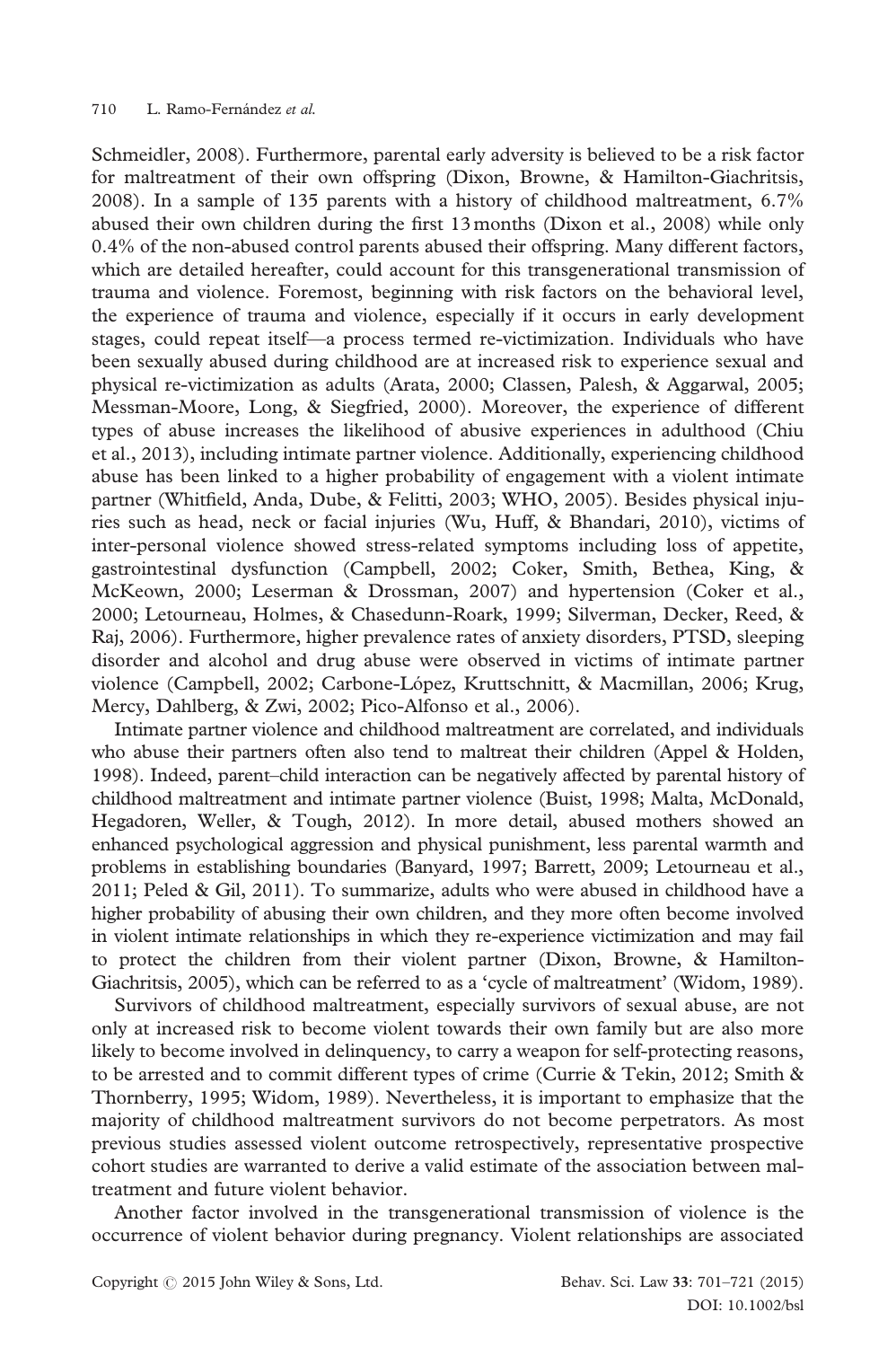with higher rates of unintended pregnancies, which are in turn related to an increased risk of inter-partner violence during pregnancy (Curry, Perrin, & Wall, 1998; Gazmararian et al., 1995; Goodwin et al., 2000; Saltzman, Johnson, Gilbert, & Goodwin, 2003). Exposure to stress and violence can lead to serious complications during pregnancy as well as premature birth and low birth weight of the newborn, associated with adverse effects on the child's future psychological health (Cokkinides, Coker, Sanderson, Addy, & Bethea, 1999; Curry et al., 1998; Fernandez & Krueger, 1999; Schmuel & Schenker, 1998; Silverman et al., 2006). Presumably, maternal stress can program brain development and stress system plasticity of the fetus (DiPietro, Novak, Costigan, Atella, & Reusing, 2006; O'Donnell et al., 2012). During pregnancy, the developing fetus is protected from maternal glucocorticoid levels by enzymatic inactivation of cortisol in the placenta. However, when maternal cortisol levels are too high, the buffering function of the respective placental enzyme is reduced (Cottrell & Seckl, 2009). Fetal cortisol exposure programs the activity of the HPA-axis (Seckl, 2004) and is associated with low birth weight, increased risk of impaired neurodevelopment and psychiatric diseases later in life (Talge, Neal, & Glover, 2007). For instance, infants of mothers who experienced the September 11th event during pregnancy and subsequently developed PTSD had a lower birth weight and showed more severe depressive symptoms (Yehuda & Bierer, 2009; Yehuda et al., 2005). Acute stress during pregnancy was furthermore associated with subsequent development of PTSD and lower cortisol levels in mothers and their babies (Yehuda et al., 2005). This data supports the aforementioned idea that maternal stress exposure and hence elevated glucocorticoid levels during pregnancy can influence the child's reactivity to stress. The underlying epigenetic processes taking place during in utero development after episodes of maternal stress will be discussed in the next section.

To conclude, on the behavioral level, trauma and maltreatment can have adverse transgenerational consequences. As parents abused in childhood have a higher probability for re-victimization, trauma-related psychopathology and violent behavior, their offspring is also at an increased risk for traumatic experiences. Observational learning and imitation of poor lifestyle habits as well as sedentary lifestyle, smoking and alcohol consumption could be additional behavioral mechanisms accounting for the cycle of maltreatment, which also impact physical health. On a biological level, next to the genetic transmission of risk (diLalla & Gottesman, 1991), violence or stress exposure in utero is likely to impact the unborn's stress system, presumably via epigenetic mechanisms.

#### Transgenerational Epigenetics

If psychological and behavioral distress consequent to trauma and childhood maltreatment can be passed on the next generation, how can this transmission be biologically explained? This enigma could be partially solved by investigating epigenetics. It has already been shown that epigenetic modifications occurring in a germline cell can become stable in the next generation, if fecundation occurs (Bale, 2014).

Chronic and unpredictable maternal separation in mice induced behavioral alterations not only in the affected offspring, but also in their own pups (Franklin et al., 2010). In more detail, increased depression and anxiety-like behavior as well as methylation modifications of sperm cells in numerous stress- and emotion-regulation-related genes have been observed, suggesting enduring epigenetic marks that can be transgenerationally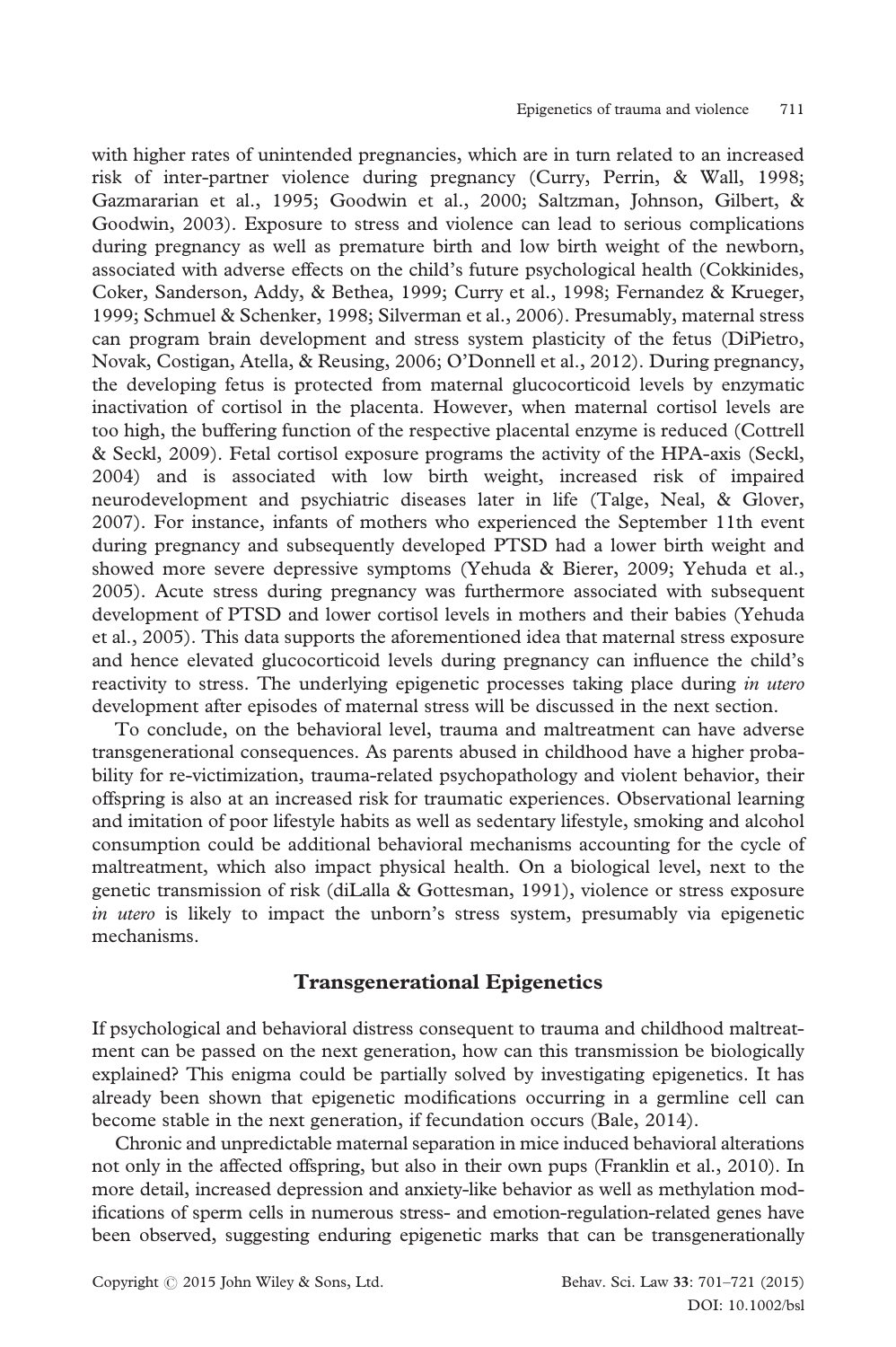transmitted (Franklin et al., 2010). Besides DNA methylation, microRNAs (miRNAs) can also regulate gene transcription and have been implicated in the transmission of the effects of early life stress (Gapp et al., 2014; Zucchi et al., 2013). An experiment conducted by Zucchi et al. (2013) indicated that, if pregnant rats were exposed to stressors such as restraint or forced swimming, 336 miRNAs were differentially expressed in their offspring. When a miRNA binds to its mRNA-target, it represses expression through degradation of the mRNA (Khraiwesh et al., 2010). The putative gene targets for miRNA that appeared differentially expressed were related to neurotransmission, neurodevelopment, brain pathologies and stress responsivity. This indicates that the developing brain is particularly vulnerable to stress exposure during gestation (Zucchi et al., 2013).

Another experiment showed alterations in miRNA expression, metabolism and behavior after traumatic stress in early life up to the third generation in mice (Gapp et al., 2014). In response to maternal stress and unexpected maternal separation, the relative miRNA levels were altered in germ cells, serum and brain of the first generation. This was accompanied by behavioral alterations, including increased depressive behavior and reduced fear in experimental tests (Gapp et al., 2014). The resulting offspring revealed upregulation of several miRNAs in serum, plasma and brain, but interestingly not in sperm. However, the third generation showed behavioral symptoms similar to those of the first and second generations of mice, except changes in miRNA of the sperm cells. These findings suggest an alternative mechanism mediating the transfer of adaptive changes to subsequent generations, which might include other epigenetic marks such as histone modifications. Last, the authors injected sperm RNAs purified from early-stress exposed mice into fertilized mouse oocytes, which reproduced behavioral alterations (Gapp et al., 2014), suggesting the existence of a RNA-dependent processes in the inheritance of acquired traits after early traumatic stress in mammals.

In humans, it has been reported that parental PTSD is not only a risk factor for PTSD in the offspring, but also leads to transgenerational effects on the epigenetic level (Yehuda & Bierer, 2009). In more detail, differential effects of maternal and paternal PTSD on the methylation of their children's NR3C1  $1_F$  promoter have been observed. If only the father was diagnosed with PTSD the promoter region was hypermethylated, while if both parents suffered from PTSD methylation was significantly decreased (Yehuda et al., 2014). The authors discussed that mothers were the primary caregivers in their sample and might have buffered the stress associated with parental PTSD, while PTSD in both parents might lead to unpredictable stress in the offspring, resulting in epigenetic changes mimicking those of individuals with PTSD (Yehuda et al., 2014).

Psychosocial difficulties during pregnancy may also affect the methylation pattern and stress responsiveness in developing babies. An increased depressed maternal mood in the third trimester has been associated with increased neonatal methylation of exon  $1_F$  of the NR3C1 promoter (Oberlander et al., 2008 ). Furthermore, maternal exposition to war or rape during pregnancy has been associated with higher DNA methylation of the NR3C1 promoter region in newborns (Mulligan, D'Errico, Stees, & Hughes, 2012; Rodney & Mulligan, 2014). Similarly, Radtke and colleagues (2011) reported a positive correlation between maternal exposure to intimate partner violence during pregnancy and the NR3C1 DNA methylation level in their teenage children (Radtke et al., 2011). Even though the mental health status of the children was not assessed, these findings point towards an epigenetic transmission of prenatal stress and children's psychological health.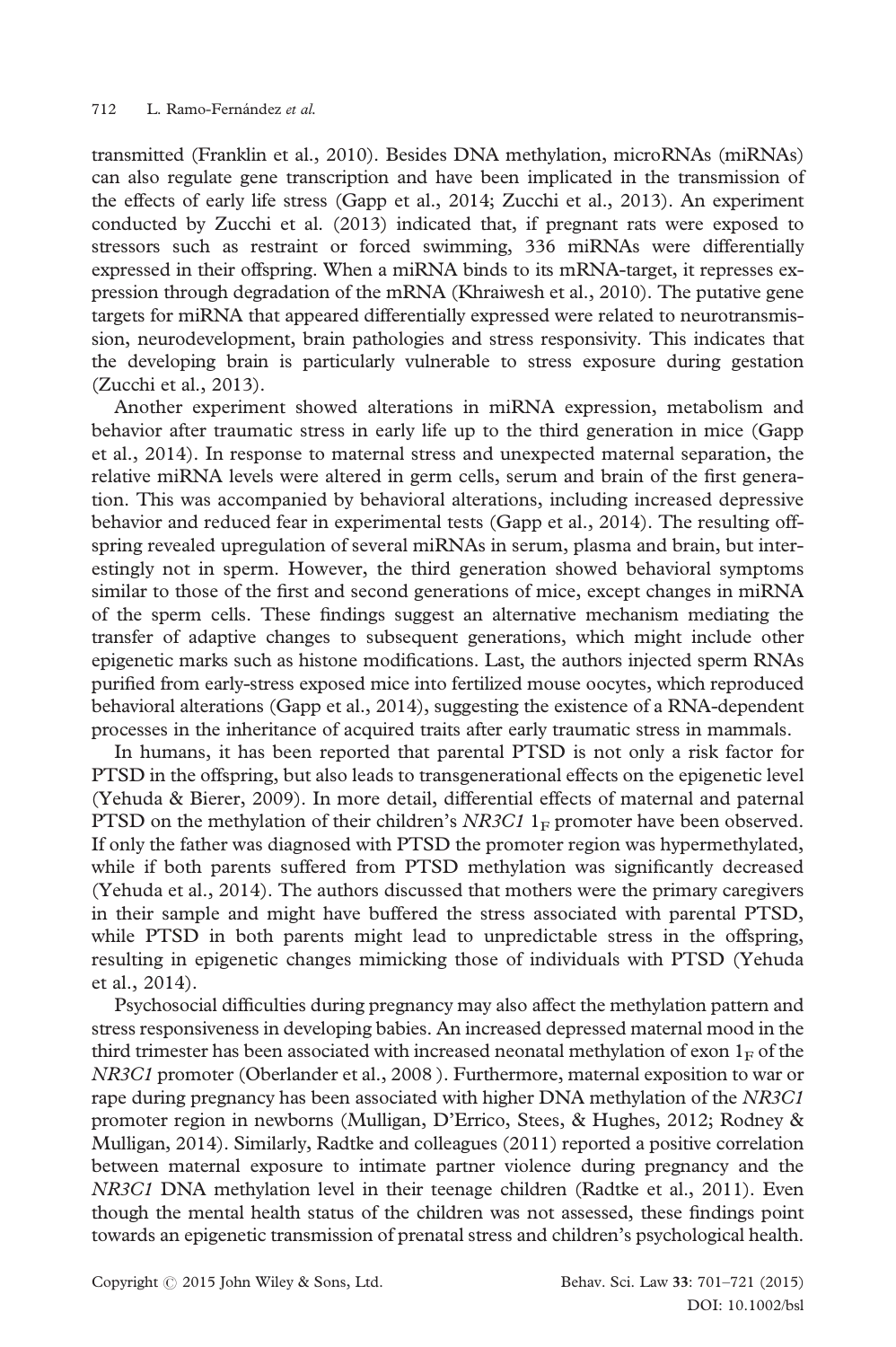In sum, parental and prenatal exposure to adversities such as war or partner violence can lead to enduring changes in the next generation, partly via epigenetic processes. However, the exact molecular mechanisms remain to be illuminated, since a genome-wide loss of DNA methylation occurs following fertilization (Morgan et al., 2005). If methylation in the DNA inherited from maternal and paternal stem cells is erased in the very first stage of development and reprogrammed across next stages, why can parental methylation traces be found in the offspring after birth? Although it is not entirely clear how the "memory" of parental methylation pattern can be maintained, broader epigenetic machinery is likely to interact. Presumably non-coding RNAs or chromatin structure modifications could store the information to later guide the methyltransferases and define where to add methyl groups to the DNA (Yan, 2014). It is further important to ask whether the observed methylation patterns in offspring are truly inherited or whether they appear as a consequence of a modified parenting model in the event that parents went through adversities during their own childhood. Research indicates that both processes seem to be of importance. On the one hand, animal models show changes in behavior up to two generations after early life trauma, which could affect methylation in their offspring (Gapp et al., 2014; Weaver et al., 2004). On the other hand, cross-fostering studies reveal that methylation marks at specific sites can be at least partially reversed by environmental enrichment (Bredy, Zhang, Grant, Diorio, & Meaney, 2004). In addition, maternal pregnancy stress has been shown to directly induce methylation changes in babies (Mulligan et al., 2012; Oberlander et al., 2008; Radtke et al., 2011). However, further investigations of parenting behavior after a history of childhood maltreatment and methylation changes in parents and their descendants are needed to completely understand the transgenerational programming of the epigenome.

## LIMITATIONS AND FURTHER DIRECTIONS

This review has summarized current literature regarding the effect of childhood and war trauma on methylation status. The majority of the summarized studies investigated peripheral blood cells. Since DNA methylation is a core mechanism for cellular functional differentiation, it is difficult to clarify if methylation changes in blood cells mirror the methylation status of the brain. While this empirical research question can of course not be addressed in human studies, future animal research can help to clarify whether the observed methylation changes are global or cell specific.

One caveat when interpreting the literature on the biological consequences of war and childhood trauma is the aforementioned alterations in lifestyle frequently observed in trauma survivors (Zhou, Enoch, & Goldman, 2014). As survivors of violence exposure show higher rates of smoking, alcohol and drug consumption (Campbell, 2002; Carbone-López et al., 2006; Krug et al., 2002; Pico-Alfonso et al., 2006), the effects of adverse lifestyle are difficult to disentangle from the effects of the stress per se. Therefore, when interpreting the literature, one should be aware of the complex interplay of genetics, perinatal environment, lifestyle factors, observational learning and associated epigenetic changes. Accordingly, it becomes obvious that epigenetic processes only represent one piece in a very complex puzzle. Nevertheless, the flexibility in response to environmental demands as well as the potential heritability render epigenetic processes an interesting candidate for future research.

Concerning the transgenerational aspects of trauma and childhood maltreatment, most studies have focused on the mother–child transmission (prenatal and postnatal)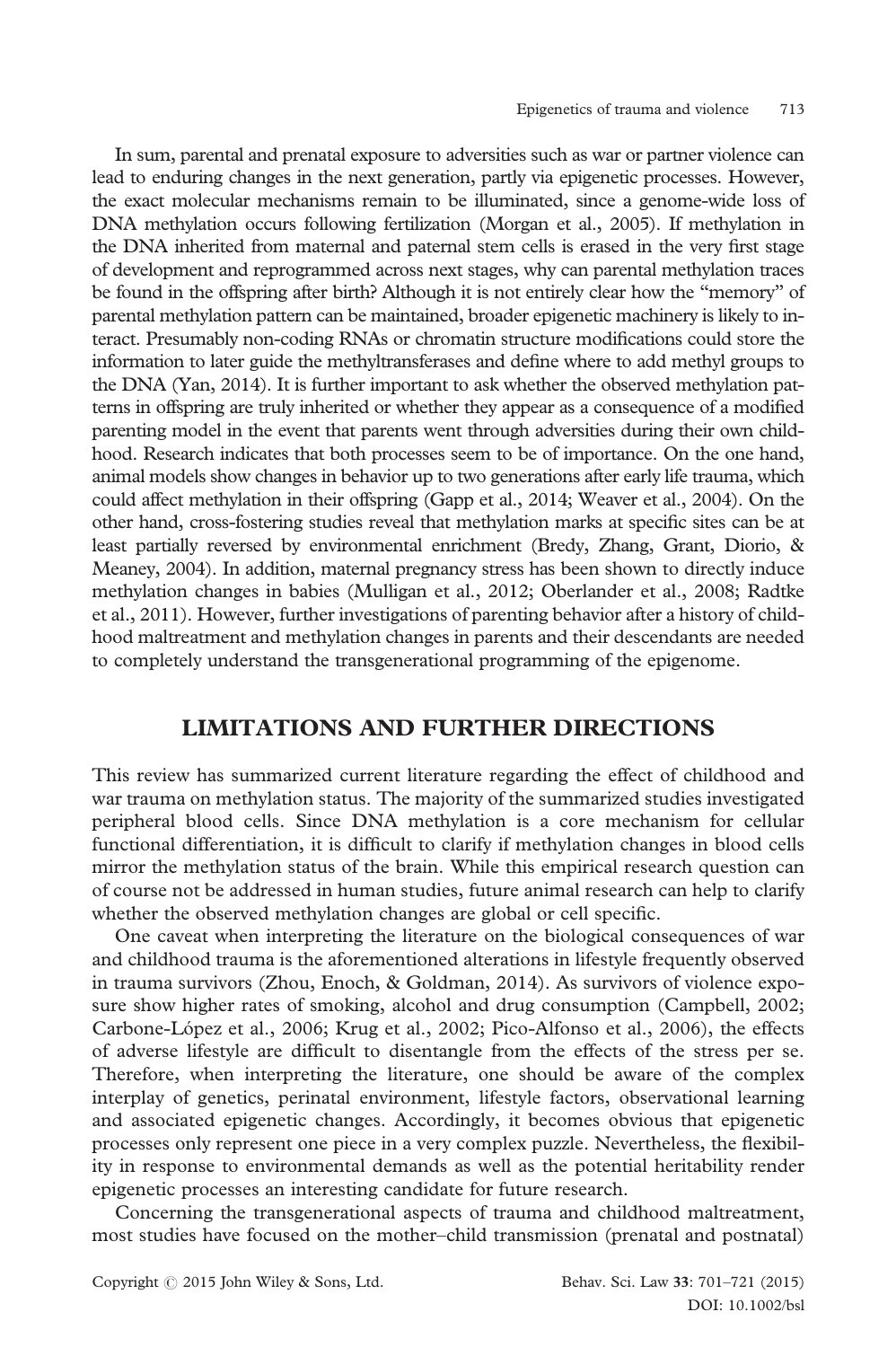of epigenetic marks. Initial evidence also highlights the important role of the father in transmitting the potentially adverse effects of early trauma and war. Therefore, epigenetic research on sperm cells from fathers exposed to war and on their children could provide important hints about the transgenerationality of paternal trauma.

Epigenetic plasticity is thought to be of importance for the adaptation to adverse environments and might help to explain interindividual variation in behavior. As indicated earlier in the article, the majority of trauma survivors shows a relative resilience and does not respond with the development of psychological disorders. Furthermore, while female childhood maltreatment and trauma survivors are at increased risk to develop internalizing behavior problems such as PTSD or depression, male survivors rather respond with antisocial and violent behavior. However, it is still not exactly clear which processes mediate the different behavioral consequences of trauma and childhood maltreatment and the observed gender effects. A biological/epigenetic approach might help to promote a better understanding of human development and behavior after traumatic experiences.

Furthermore, individuals vary not only in their reaction to traumatic experiences, but also in their responsiveness to trauma-focused psychotherapy, with approximately one-third of trauma survivors not benefitting from therapy (Bradley, Greene, Russ, Dutra, & Westen, 2005). Preliminary evidence from 16 trauma survivors receiving psychotherapy indicates that some epigenetic marks might represent predictors of therapy success, while others can be modified in the course of successful therapeutic treatment (Yehuda et al., 2013). Hence, research on the epigenetic processes accompanying successful recovery from trauma-related disorders could shed light on the underlying biological processes and help to develop personalized treatments for PTSD.

Finally, it is important to emphasize that epigenetic marks could help to draw attention to the profound consequences of war trauma and childhood maltreatment, which can even proceed to the next generation. While the public media rather focus on the visible physical wounds and economic needs caused by war, terrorism or natural disasters, the invisible, psychological wounds are at least as disastrous and can lead to life-long impaired psychosocial functioning, increased risk of physical diseases and even a transgenerational transmission of risk. With epigenetic research, it finally became feasible to begin to shed light on these long-lasting consequences, and to support the psychological findings with biological data. On a public health policy level, these findings could support arguments for an enhanced awareness for the psychological consequences of trauma in first help providers and physicians, as well as an increased availability of mental health care services, especially for highly traumatized populations such as refugees and asylum seekers.

## ACKNOWLEDGMENTS

We thank Daniela Conrad for helpful comments on an earlier version of this manuscript.

#### REFERENCES

Ackerman, P. T., Newton, J. E. O., McPherson, W. B., Jones, J. G., & Dykman, R. A. (1998). Prevalence of posttraumatic stress disorder and other psychiatric diagnoses in three groups of abused children (sexual, physical, and both). Child Abuse and Neglect, 22(8), 759–774.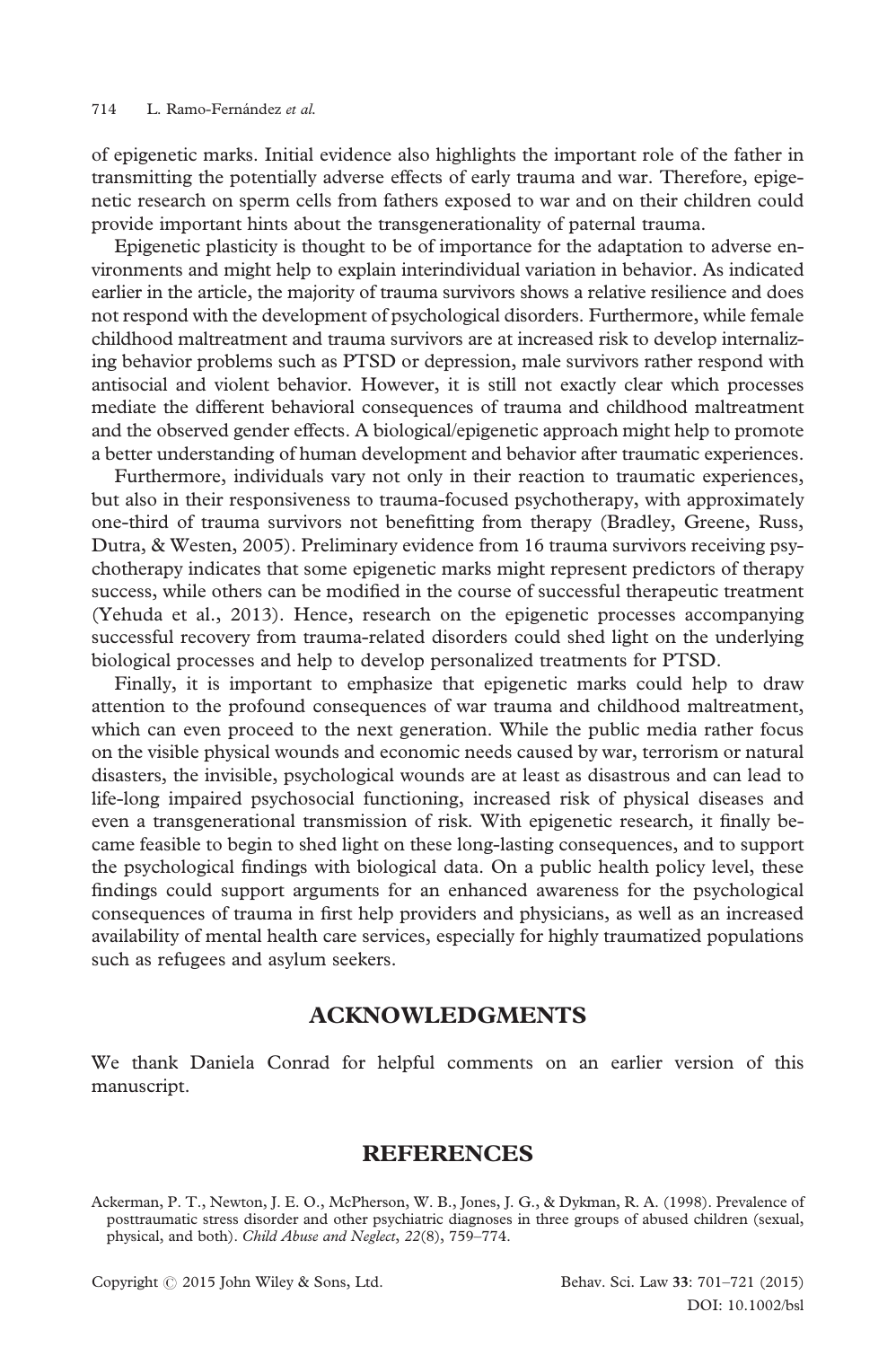- American Psychiatric Association (2013). Diagnostic and statistical manual of mental disorders(5th ed. pp.). Washington, DC: Author.
- Appel, A. E., & Holden, G. W. (1998). The co-occurrence of spouse and physical child abuse: A review and appraisal. *Journal of Family Psychology*, 12(4), 578.
- Arata, C. M. (2000). From child victim to adult victim: A model for predicting sexual revictimization. *Child* Maltreatment, 5(1), 28–38.
- Baker, D., Ekhator, N., Kasckow, J., Hill, K., Zoumakis, E., Dashevsky, B., … Chrousos, G. (2001). Plasma and cerebrospinal fluid interleukin-6 concentrations in posttraumatic stress disorder. Neuroimmunomodulation, 9(4), 209–217.
- Bale, T. L. (2014). Lifetime stress experience: Transgenerational epigenetics and germ cell programming. Dialogues in Clinical Neuroscience, 16(3), 297–305.
- Banyard, V. (1997). The impact of childhood sexual abuse and family functioning on four dimensions of women's later parenting. Child Abuse and Neglect, 21(11), 1095.
- Barrett, B. (2009). The impact of childhood sexual abuse and other forms of childhood adversity on adulthood parenting. *Journal of Child Sexual Abuse*, 18(5), 489–512.
- Barrios, Y. V., Gelaye, B., Zhong, Q., Nicolaidis, C., Rondon, M. B., Garcia, P. J., … Mascaro Sanchez, P. A. (2015). Association of childhood physical and sexual abuse with intimate partner violence, poor general health and depressive symptoms among pregnant women. PLoS One, 10(1), e0116609.
- Batten, S. V., Aslan, M., Maciejewski, P. K., & Mazure, C. M. (2004). Childhood maltreatment as a risk factor for adult cardiovascular disease and depression. *Journal of Clinical Psychiatry*, 65(2), 249-254.
- Bensley, L., Van Eenwyk, J., & Wynkoop Simmons, K. (2003). Childhood family violence history and women's risk for intimate partner violence and poor health. American Journal of Preventive Medicine, 25 (1), 38–44.
- Bick, J., Naumova, O., Hunter, S., Barbot, B., Lee, M., Luthar, S. S., Raefski, A., … (2012). Childhood adversity and DNA methylation of genes involved in the hypothalamus–pituitary–adrenal axis and immune system: Whole-genome and candidate-gene associations. Development and Psychopathology, 24 (4), 1417–1425.
- Binder, E. (2009). The role of FKBP5, a co-chaperone of the glucocorticoid receptor in the pathogenesis and therapy of affective and anxiety disorders. *Psychoneuroendocrinology*,  $34(Suppl. 1)$ ,  $186-195$ .
- Binder, E. B., Bradley, R. G., Liu, W., Epstein, M. P., Deveau, T. C., Mercer, K. B., … Tang, Y. (2008). Association of FKBP5 polymorphisms and childhood abuse with risk of posttraumatic stress disorder symptoms in adults. *Journal of the American Medical Association*, 299(11), 1291-1305.
- Bradley, R., Greene, J., Russ, E., Dutra, L., & Westen, D. (2005). A multidimensional meta- analysis of psychotherapy for PTSD. American Journal of Psychiatry, 162(2), 214-227.
- Bredy, T. W., Zhang, T. Y., Grant, R. J., Diorio, J., & Meaney, M. J. (2004). Peripubertal environmental enrichment reverses the effects of maternal care on hippocampal development and glutamate receptor subunit expression. European Journal of Neuroscience, 20(5), 1355-1362.
- Breslau, N., Kessler, R. C., Chilcoat, H. D., Schultz, L. R., Davis, G. C., & Andreski, P. (1998). Trauma and posttraumatic stress disorder in the community: The 1996 Detroit Area Survey of Trauma. Archives of General Psychiatry, 55(7), 626–632.
- Brewin, C. (2011). The nature and significance of memory disturbance in posttraumatic stress disorder. Annual Review of Clinical Psychology, 7, 203–227.
- Brewin, C., Andrews, B., & Valentine, J. (2000). Meta-analysis of risk factors for posttraumatic stress disorder in trauma-exposed adults. *Journal of Consulting and Clinical Psychology*, 68(5), 748-766.
- Brown, D., Anda, R., Felitti, V., Edwards, V., Malarcher, A., Croft, J., & Giles, W. (2010). Adverse childhood experiences are associated with the risk of lung cancer: A prospective cohort study. BMC Public Health, 10(1), 20.
- Buist, A. (1998). Childhood abuse, parenting and postpartum depression. Australian and New Zealand Journal of Psychiatry, 32(4), 479–487.
- Butchart, A., Harvey, A. P., Mian, M., & Furniss, T. (2006). Preventing child maltreatment: A guide to taking action and generating evidence. Geneva, Switzerland: World Health Organization.
- Campbell, J. C. (2002). Health consequences of intimate partner violence. Lancet, 359(9314), 1331–1336.
- Carbone-López, K., Kruttschnitt, C., & Macmillan, R. (2006). Patterns of intimate partner violence and their associations with physical health, psychological distress, and substance use. Public Health Reports, 121(4), 382–392.
- Carpenter, L. L., Carvalho, J., Tyrka, A. R., Wier, L. M., Mello, A. F., & Mello, M. F. (2007). Decreased adrenocorticotropic hormone and cortisol responses to stress in healthy adults reporting significant childhood maltreatment. Biological Psychiatry, 62(10), 1080–1087.
- Carpenter, L. L., Gawuga, C. E., Tyrka, A. R., Lee, J. K., Anderson, G. M., & Price, L. H. (2010). Association between plasma IL-6 response to acute stress and early-life adversity in healthy adults. Neuropsychopharmacology, 35(13), 2617–2623.
- Carpenter, L. L., Tyrka, A. R., Ross, N. S., Khoury, L., Anderson, G. M., & Price, L. H. (2009). Effect of childhood emotional abuse and age on cortisol responsivity in adulthood. Biological Psychiatry, 66(1), 69–75.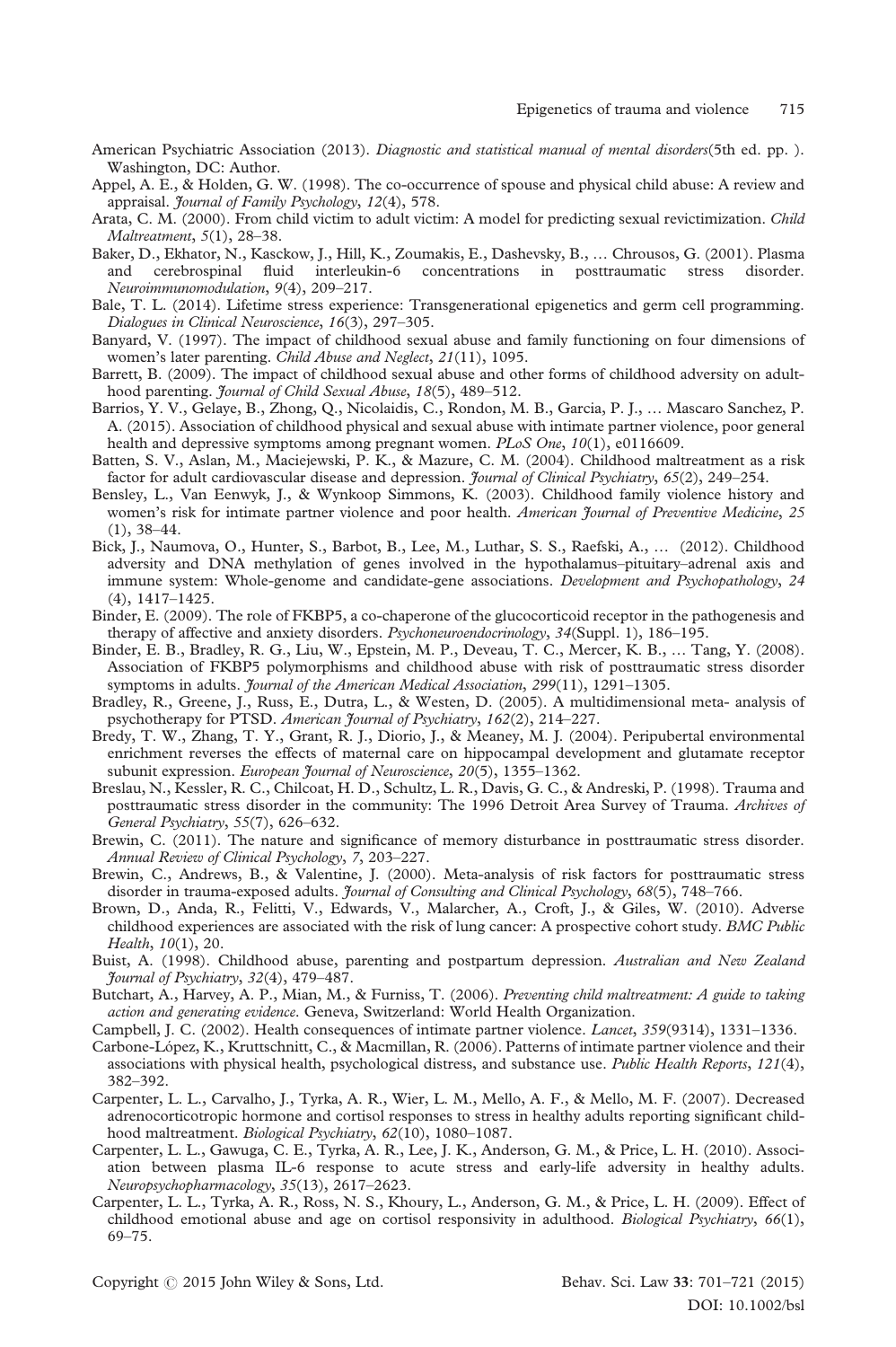716 L. Ramo-Fernández et al.

- Chaufan, C., & Joseph, J. (2013). The "missing heritability" of common disorders: Should health researchers care? International Journal of Health Services, 43(2), 281-303.
- Chiu, G. R., Lutfey, K. E., Litman, H. J., Link, C. L., Hall, S. A., & McKinlay, J. B. (2013). Prevalence and overlap of childhood and adult physical, sexual, and emotional abuse: A descriptive analysis of results from the Boston Area Community Health (BACH) Survey. Violence and Victims, 28(3), 381-402.
- Cicchetti, D., & Toth, S. L. (2005). Child maltreatment. Annual Review of Clinical Psychology, 1(1), 409–438. Classen, C. C., Palesh, O. G., & Aggarwal, R. (2005). Sexual revictimization: A review of the empirical liter-
- ature. Trauma, Violence, and Abuse, 6(2), 103-129. Coker, A. L., Smith, P. H., Bethea, L., King, M. R., & McKeown, R. E. (2000). Physical health consequences of physical and psychological intimate partner violence. Archives of Family Medicine, 9(5), 451.
- Cokkinides, V. E., Coker, A. L., Sanderson, M., Addy, C., & Bethea, L. (1999). Physical violence during
- pregnancy: Maternal complications and birth outcomes. Obstetrics and GynecologyPart 1, 93(5), 661–666. Cottrell, E. C., & Seckl, J. R. (2009). Prenatal stress, glucocorticoids and the programming of adult disease. Frontiers in Behavioral Neuroscience, 3, 19.
- Crick, F. (1970). Central dogma of molecular biology. Nature, 227(5258), 561–563.
- Currie, J., & Tekin, E. (2012). Understanding the cycle: Childhood maltreatment and future crime. *Journal of* Human Resources, 47(2), 509–549.
- Curry, M., Perrin, N., & Wall, E. (1998). Effects of abuse on maternal complications and birth weight in adult and adolescent women. Obstetrics and Gynecology, 92(4), 530-534.
- Danese, A., Pariante, C. M., Caspi, A., Taylor, A., & Poulton, R. (2007). Childhood maltreatment predicts adult inflammation in a life-course study. Proceedings of the National Academy of Sciences of the United States of America, 104(4), 1319–1324.
- Danese, A., & Tan, M. (2014). Childhood maltreatment and obesity: systematic review and meta-analysis. Molecular Psychiatry, 19(5), 544–554.
- Daskalakis, N. P., & Yehuda, R. (2014). Site-specific methylation changes in the glucocorticoid receptor exon 1 F promoter in relation to life adversity: Systematic review of contributing factors. Frontiers in Neuroscience, 8, 369.
- de Jong, J. T., Komproe, I. H., Van Ommeren, M., El Masri, M., Araya, M., Khaled, N., … van De Put, W. (2001). Lifetime events and posttraumatic stress disorder in four postconflict settings. *Journal of the* American Medical Association, 286(5), 555–562.
- de Kloet, C., Vermetten, E., Bikker, A., Meulman, E., Geuze, E., Kavelaars, A., … Westenberg H. (2007). Leukocyte glucocorticoid receptor expression and immunoregulation in veterans with and without posttraumatic stress disorder. Molecular Psychiatry, 12(5), 443–453.
- de Quervain, D., Aerni, A., Schelling, G., & Roozendaal, B. (2009). Glucocorticoids and the regulation of memory in health and disease. *Frontiers in Neuroendocrinology*, 30(3), 358–370.
- diLalla, L. F., & Gottesman, I. I. (1991). Biological and genetic contributors to violence—Widom's untold tale. Psychological Bulletin, 109(1), 125–129.
- DiPietro, J. A., Novak, M. F. S. X., Costigan, K. A., Atella, L. D., & Reusing, S. P. (2006). Maternal psychological distress during pregnancy in relation to child development at age two. Child Development, 77(3), 573–587.
- Dixon, L., Browne, K., & Hamilton-Giachritsis, C. (2005). Risk factors of parents abused as children: A mediational analysis of the intergenerational continuity of child maltreatment (Part I). *Journal of Child* Psychology and Psychiatry, 46(1), 47–57.
- Dixon, L., Browne, K., & Hamilton-Giachritsis, C. (2008). Patterns of risk and protective factors in the intergenerational cycle of maltreatment. *Journal of Family Violence*, 24(2), 111-122.
- Duke, N. N., Pettingell, S. L., McMorris, B. J., & Borowsky, I. W. (2010). Adolescent violence perpetration: Associations with multiple types of adverse childhood experiences. Pediatrics, 125(4), e778–e786.
- Dunmore, E., Clark, D. M., & Ehlers, A. (2001). A prospective investigation of the role of cognitive factors in persistent Posttraumatic Stress Disorder (PTSD) after physical or sexual assault. Behaviour Research and Therapy, 39(9), 1063–1084.
- Ehrensaft, M. K., Cohen, P., Brown, J., Smailes, E., Chen, H., & Johnson, J. G. (2003). Intergenerational transmission of partner violence: A 20-year prospective study. *Journal of Consulting and Clinical Psychology*, 71(4), 741.
- Epel, E. S., Blackburn, E. H., Lin, J., Dhabhar, F. S., Adler, N. E., Morrow, J. D., & Cawthon, R. M. (2004). Accelerated telomere shortening in response to life stress. Proceedings of the National Academy of Sciences of the United States of America, 101(49), 17312–17315.
- Evans, S. E., Davies, C., & DiLillo, D. (2008). Exposure to domestic violence: A meta-analysis of child and adolescent outcomes. Aggression and Violent Behavior, 13(2), 131-140.
- Fagiolini, M., Jensen, C. L., & Champagne, F. A. (2009). Epigenetic influences on brain development and plasticity. Current Opinion in Neurobiology, 19(2), 207–212.
- Fawzi, M., Pham, T., Lin, L., Nguyen, T., Ngo, D., Murphy, E., & Mollica, R. (1997). The validity of posttraumatic stress disorder among Vietnamese refugees. Journal of Traumatic Stress, 10(1), 101-108.
- Fergusson, D. M., Boden, J. M., & Horwood, L. J. (2008). Exposure to childhood sexual and physical abuse and adjustment in early adulthood. Child Abuse and Neglect, 32(6), 607–619.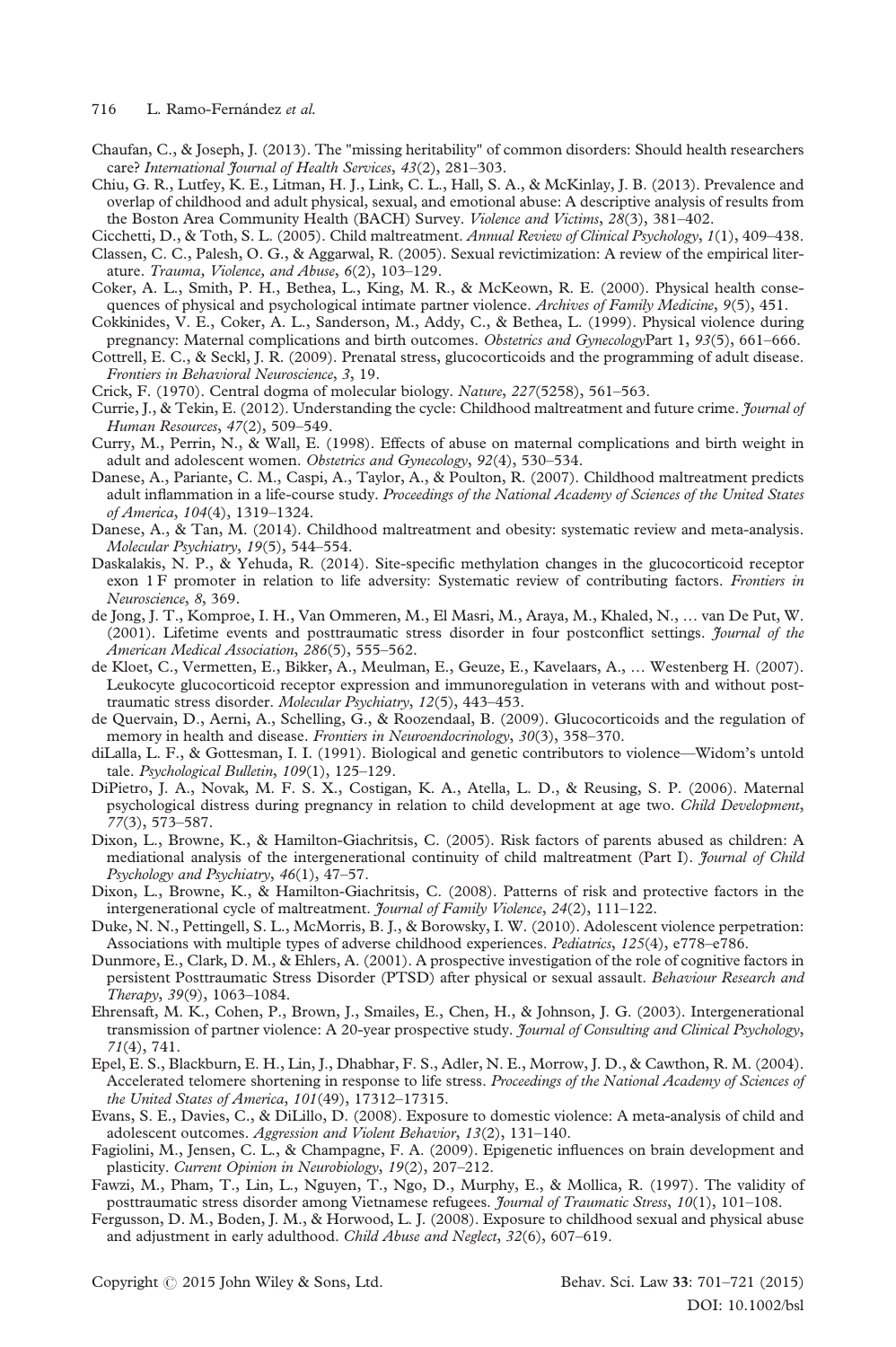- Fernandez, F. M., & Krueger, P. M. (1999). Domestic violence: Effect on pregnancy outcome. *Journal of the* American Osteopathic Association, 99(5), 254–256.
- Finkelhor, D., Turner, H., Shattuck, A., & Hamby, S. (2013). Violence, crime, and abuse exposure in a national sample of children and youth: An update. *JAMA Pediatrics*, 167(7), 614–621.
- Francis, R. C. (2011). *Epigenetics: How environment shapes our genes*. New York, NY: W.W. Norton & Company. Franklin, T. B., Russig, H., Weiss, I. C., Gräff, J., Linder, N., Michalon, A., … Vizi, S. (2010). Epigenetic transmission of the impact of early stress across generations. Biological Psychiatry, 68(5), 408-415.
- Gapp, K., Jawaid, A., Sarkies, P., Bohacek, J., Pelczar, P., Prados, J., … Farinelli, L. (2014). Implication of sperm RNAs in transgenerational inheritance of the effects of early trauma in mice. Nature Neuroscience, 17(5), 667–669.
- Gazmararian, J. A., Adams, M. M., Saltzman, L. E., Johnson, C. H., Bruce, F. C., Marks, J. S., & Zahniser, S. C. (1995). The relationship between pregnancy intendedness and physical violence in mothers of newborns. Obstetrics and Gynecology, 85(6), 1031–1038.
- Gershon, E. S., Alliey-Rodriguez, N., & Liu, C. (2011). After GWAS: Searching for genetic risk for schizophrenia and bipolar disorder. American Journal of Psychiatry, 168(3), 253-156.
- Gil-González, D., Vives-Cases, C., Ruiz, M. T., Carrasco-Portiño, M., & Álvarez-Dardet, C. (2008). Childhood experiences of violence in perpetrators as a risk factor of intimate partner violence: A systematic review. Journal of Public Health, 30(1), 14-22.
- Gola, H., Engler, H., Sommershof, A., Adenauer, H., Kolassa, S., Schedlowski, M., … Groettrup, M. (2013). Posttraumatic stress disorder is associated with an enhanced spontaneous production of proinflammatory cytokines by peripheral blood mononuclear cells. BMC Psychiatry, 13(1), 40.
- Goodwin, M., Gazmararian, J., Johnson, C., Gilbert, B., Saltzman, L., & Group, P. W. (2000). Pregnancy intendedness and physical abuse around the time of pregnancy: Findings from the pregnancy risk assessment monitoring system. Maternal and Child Health Journal, 4(2), 85-92.
- Heim, C. M., & Nemeroff, C. B. (2009). Neurobiology of posstraumatic stress disorder. CNS Spectrums, 14(Suppl. 1), 13–24.
- Hoge, E. A., Brandstetter, K., Moshier, S., Pollack, M. H., Wong, K. K., & Simon, N. M. (2009). Broad spectrum of cytokine abnormalities in panic disorder and posttraumatic stress disorder. Depression and Anxiety, 26(5), 447–455.
- Holliday, R., & Pugh, J. E. (1975). DNA modification mechanisms and gene activity during development. Science, 187(4173), 226–232.
- Hunter, A. L., Minnis, H., & Wilson, P. (2011). Altered stress responses in children exposed to early adversity: A systematic review of salivary cortisol studies. Stress, 14(6), 614-626.
- Jaenisch, R., & Bird, A. (2003). Epigenetic regulation of gene expression: How the genome integrates intrinsic and environmental signals. Nature Genetics, 33, 245-254.
- Kellermann, N. P. (2013). Epigenetic transmission of holocaust trauma: Can nightmares be inherited? Israel Journal of Psychiatry and Related Science, 50(1), 33–39.
- Kessler, R. C., Birnbaum, H., Demler, O., Falloon, I. R. H., Gagnon, E., Guyer, M., … Howes, M. J. (2005). The prevalence and correlates of nonaffective psychosis in the National Comorbidity Survey Replication (NCS-R). Biological Psychiatry, 58(8), 668–676.
- Kessler, R., Sonnega, A., Bromet, E., Hughes, M., & Nelson, C. (1995). Posttraumatic stress disorder in the National Comorbidity Survey. Archives of General Psychiatry, 52(12), 1048–1060.
- Khraiwesh, B., Arif, M. A., Seumel, G. I., Ossowski, S., Weigel, D., Reski, R., & Frank, W. (2010). Transcriptional control of gene expression by microRNAs. Cell, 140(1), 111–122.
- Khulan, B., Manning, J., Dunbar, D., Seckl, J., Raikkonen, K., Eriksson, J., & Drake, A. (2014). Epigenomic profiling of men exposed to early-life stress reveals DNA methylation differences in association with current mental state. Translational Psychiatry, 4(9), e448.
- Klengel, T., Mehta, D., Anacker, C., Rex-Haffner, M., Pruessner, J., Pariante, C., … Pace, T. (2013). Allelespecific FKBP5 DNA demethylation mediates gene-childhood trauma interactions. Nature Neuroscience, 16(1), 33–41.
- Kolassa, I.-T., Ertl, V., Kolassa, S., Onyut, L., & Elbert, T. (2010a). The probability of spontaneous remission from PTSD depends on the number of traumatic event types experienced. Psychological Trauma: Theory, Research, Practice and Policy, 3(3), 169–174.
- Kolassa, I.-T., Kolassa, S., Ertl, V., Papassotiropoulos, A., & De Quervain, D. (2010b). The risk of posttraumatic stress disorder after trauma depends on traumatic load and the catechol-O-methyltransferase Val (158)Met polymorphism. Biological Psychiatry, 67, 304–308.
- Krug, E. G., Mercy, J. A., Dahlberg, L. L., & Zwi, A. B. (2002). The world report on violence and health. Lancet, 360(9339), 1083–1088.
- Labonté, B., Azoulay, N., Yerko, V., Turecki, G., & Brunet, A. (2014). Epigenetic modulation of glucocorticoid receptors in posttraumatic stress disorder. Translational Psychiatry, 4, e368.
- Leserman, J., & Drossman, D. A. (2007). Relationship of abuse history to functional gastrointestinal disorders and symptoms: Some possible mediating mechanisms. Trauma, Violence, and Abuse, 8(3), 331–343.
- Letourneau, E. J., Holmes, M., & Chasedunn-Roark, J. (1999). Gynecologic health consequences to victims of interpersonal violence. Women's Health Issues, 9(2), 115–120.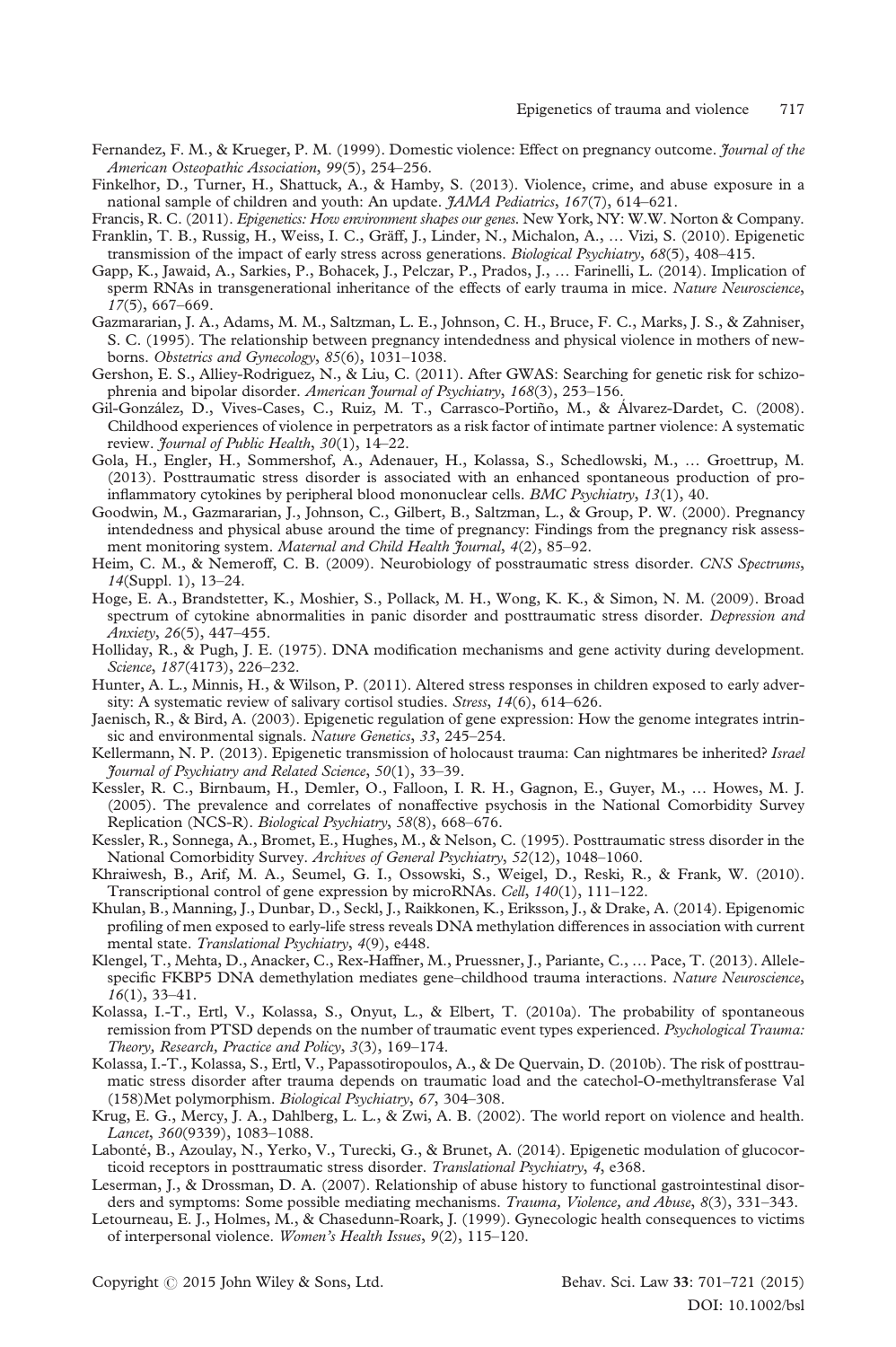- Letourneau, N., Young, C., Secco, L., Stewart, M., Hughes, J., & Critchley, K. (2011). Supporting mothering: Service providers' perspectives of mothers and young children affected by intimate partner violence. Research in Nursing and Health, 34(3), 192–203.
- Levenson, J. M., & Sweatt, J. D. (2005). Epigenetic mechanisms in memory formation. Nature Reviews Neuroscience, 6(2), 108–118.
- Maercker, A., Michael, T., Fehm, L., Becker, E. S., & Margraf, J. (2004). Age of traumatisation as a predictor of post-traumatic stress disorder or major depression in young women. British Journal of Psychiatry, 184(6), 482–487.
- Maercker, A., Mohiyeddini, C., Müller, M., Xie, W., Hui Yang, Z., Wang, J., & Müller, J. (2009). Traditional versus modern values values, self-percieved interpersonal factors, and posttraumatic stress in Chinese and German crime victims. Psychology and Psychotherapy, 82(2), 219–232.
- Maier, T. (2007). Weathers' and Keane's, "The criterion A problem revisited: Controversies and challenges in defining and measuring psychological trauma.". *Journal of Traumatic Stress*, 20(5), 915–916.
- Malta, L., McDonald, S., Hegadoren, K., Weller, C., & Tough, S. (2012). Influence of interpersonal violence on maternal anxiety, depression, stress and parenting morale in the early postpartum: A community based pregnancy cohort study. BMC Pregnancy and Childbirth, 12(1), 153.
- Manolio, T. A., Collins, F. S., Cox, N. J., Goldstein, D. B., Hindorff, L. A., Hunter, D. J., … McCarthy, M. I. (2009). Finding the missing heritability of complex diseases. Nature, 461(7265), 747–753.
- McGowan, P., Sasaki, A., D'Alessio, A., Dymov, S., Labonté, B., Szyf, M., … Turecki, G. (2009). Epigenetic regulation of the glucocorticoid receptor in human brain associates with childhood abuse. Nature Neuroscience, 12(3), 342–348.
- Meaney, M. J., Diorio, J., Francis, D., Widdowson, J., LaPlante, P., Caldji, C., … Sharma, S. (1996). Early environmental regulation of forebrain glucocorticoid receptor gene expression: Implications for adrenocortical responses to stress. Developmental Neuroscience, 18(1/2), 49-72.
- Mehta, D., Klengel, T., Conneely, K., Smith, A., Altmann, A., Pace, T., … Rex-Haffner, M. (2013). Childhood maltreatment is associated with distinct genomic and epigenetic profiles in posttraumatic stress disorder. Proceedings of the National Academy of Sciences of the United States of America, 110(20), 8302–8307.
- Messman-Moore, T. L., Long, P. J., & Siegfried, N. J. (2000). The revictimization of child sexual abuse survivors: An examination of the adjustment of college women with child sexual abuse, adult sexual assault, and adult physical abuse. Child Maltreatment, 5(1), 18-27.
- Miller, C. A., & Sweatt, J. D. (2007). Covalent modification of DNA regulates memory formation. Neuron, 53(6), 857–869.
- Morath, J., Moreno-Villanueva, M., Hamuni, G., Kolassa, S., Ruf-Leuschner, M., Schauer, M., … Elbert, T. (2014). Effects of psychotherapy on DNA strand break accumulation originating from traumatic stress. Psychotherapy and Psychosomatics, 83(5), 289–297.
- Moreno-Villanueva, M., Morath, J., Vanhooren, V., Elbert, T., Kolassa, S., Libert, C., … Bürkle, A. (2013). N-glycosylation profiling of plasma provides evidence for accelerated physiological aging in post-traumatic stress disorder. Translational Psychiatry, 3, e320.
- Morgan, H. D., Santos, F., Green, K., Dean, W., & Reik, W. (2005). Epigenetic reprogramming in mammals. Human Molecular Genetics, 14(Suppl. 1), 47–58.
- Moylan, C., Herrenkohl, T., Sousa, C., Tajima, E., Herrenkohl, R., & Russo, M. J. (2010). The effects of child abuse and exposure to domestic violence on adolescent internalizing and externalizing behavior problems. *Journal of Family Violence*, 25(1), 53-63.
- Mulligan, C., D'Errico, N., Stees, J., & Hughes, D. (2012). Methylation changes at NR3C1 in newborns associate with maternal prenatal stress exposure and newborn birth weight. Epigenetics, 7(8), 853-857.
- Murgatroyd, C., Patchev, A. V., Wu, Y., Micale, V., Bockmuhl, Y., & Fischer, D. (2009). Dynamic DNA methylation programs persistent adverse effects of early-life stress. Nature Neuroscience, 12, 1559-1566.
- Myers, J. E. B. (2011). The APSAC handbook on child maltreatment(3rd ed. pp.). Thousand Oaks, CA: SAGE Publications.
- Naumova, O. Y., Lee, M., Koposov, R., Szyf, M., Dozier, M., & Grigorenko, E. L. (2012). Differential patterns of whole-genome DNA methylation in institutionalized children and children raised by their biological parents. Development and Psychopathology, 24(01), 143-155.
- Neugebauer, R., Fisher, P. W., Turner, J. B., Yamabe, S., Sarsfield, J. A., & Stehling-Ariza, T. (2009). Posttraumatic stress reactions among Rwandan children and adolescents in the early aftermath of genocide. International Journal of Epidemiology, 38(4), 1033–1045.
- Neuner, F., Schauer, M., Karunakara, U., Klaschik, C., Robert, C., & Elbert, T. (2004). Psychological trauma and evidence for enhanced vulnerability for posttraumatic stress disorder through previous trauma among West Nile refugees. BMC Psychiatry, 4, 34.
- Norman, R. E., Byambaa, M., De, R., Butchart, A., Scott, J., & Vos, T. (2012). The long-term health consequences of child physical abuse, emotional abuse, and neglect: A systematic review and metaanalysis. PLoS Medicine, 9(11), e1001349.
- O'Donnell, K. J., Bugge Jensen, A., Freeman, L., Khalife, N., O'Connor, T. G., & Glover, V. (2012). Maternal prenatal anxiety and downregulation of placental 11β-HSD2. Psychoneuroendocrinology, 37(6), 818–826.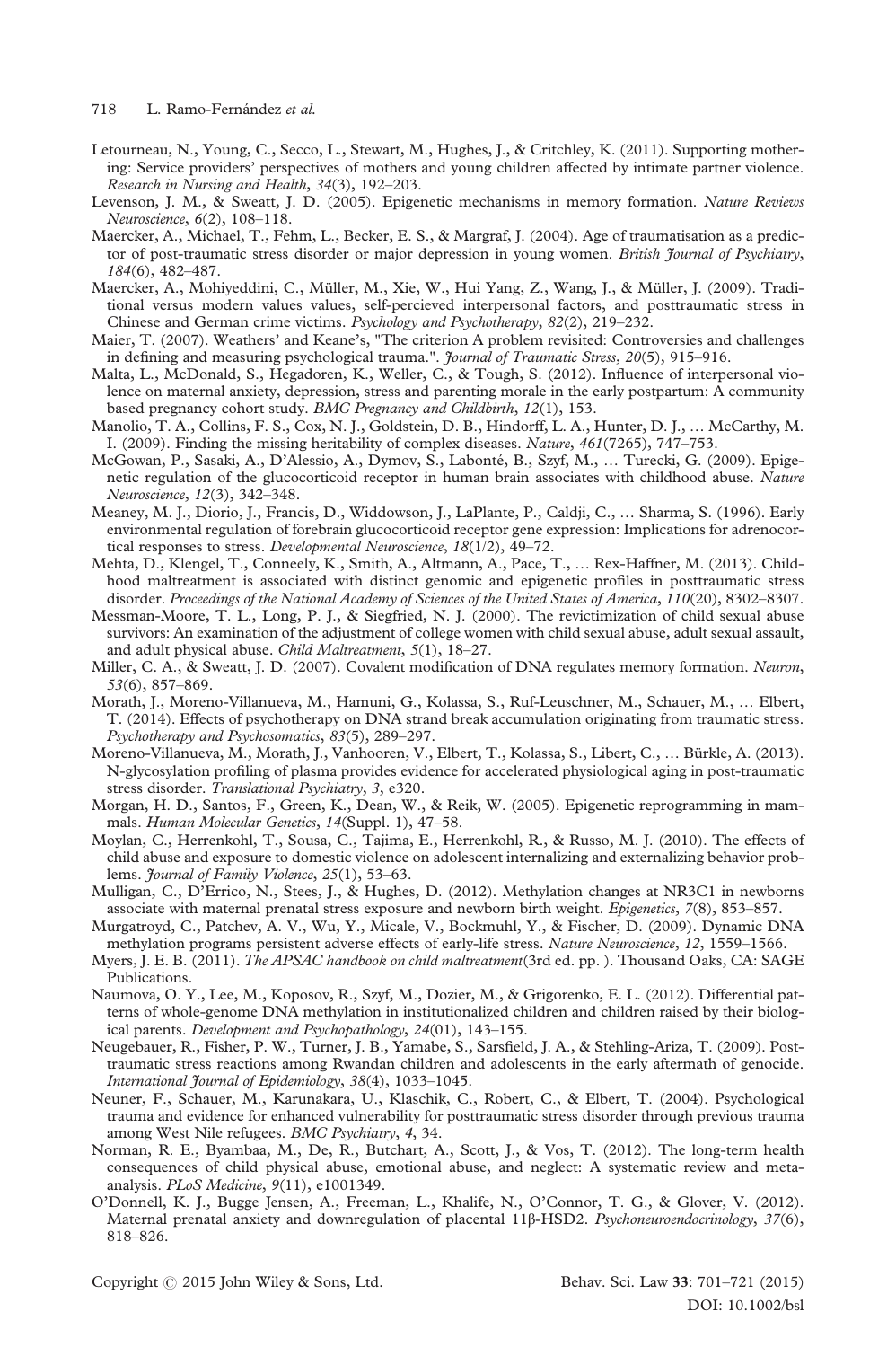- Oberlander, T. F., Weinberg, J., Papsdorf, M., Grunau, R., Misri, S., & Devlin, A. M. (2008). Prenatal exposure to maternal depression, neonatal methylation of human glucocorticoid receptor gene (NR3C1) and infant cortisol stress responses. Epigenetics, 3(2), 97–106.
- Oh, J. E., Chambwe, N., Klein, S., Gal, J., Andrews, S., Gleason, G., … Shaknovich, R. (2013). Differential gene body methylation and reduced expression of cell adhesion and neurotransmitter receptor genes in adverse maternal environment. Translational Psychiatry, 3, 218.
- Pace, T. W., & Heim, C. M. (2011). A short review on the psychoneuroimmunology of posttraumatic stress disorder: from risk factors to medical comorbidities. Brain, Behavior, and Immunity, 25(1), 6-13.
- Peled, E., & Gil, I. B. (2011). The mothering perceptions of women abused by their partner. *Violence Against* Women, 17(4), 457–479.
- Perroud, N., Paoloni-Giacobino, A., Prada, P., Olié, E., Salzmann, A., Nicastro, R., … Guillaume, S. (2011). Increased methylation of glucocorticoid receptor gene (NR3C1) in adults with a history of childhood maltreatment: A link with the severity and type of trauma. Translational Psychiatry, 1, e59.
- Perroud, N., Salzmann, A., Prada, P., Nicastro, R., Hoeppli, M. E., Furrer, S., … Ardu, S. (2013). Response to psychotherapy in borderline personality disorder and methylation status of the BDNF gene. Translational Psychiatry, 3, e207.
- Pervanidou, P., & Chrousos, G. P. (2012). Metabolic consequences of stress during childhood and adolescence. Metabolism, Clinical and Experimental, 61(5), 611–619.
- Picchioni, M. M., & Murray, R. M. (2007). Schizophrenia. British Medical Journal, 335(7610), 91-95.
- Pico-Alfonso, M. A., Garcia-Linares, M. I., Celda-Navarro, N., Blasco-Ros, C., Echeburúa, E., & Martinez, M. (2006). The impact of physical, psychological, and sexual intimate male partner violence on women's mental health: Depressive symptoms, posttraumatic stress disorder, state anxiety, and suicide. *Journal of* Women's Health, 15(5), 599–611.
- Radtke, K. M., Ruf, M., Gunter, H. M., Dohrmann, K., Schauer, M., & Meyer, A. (2011). Transgenerational impact of intimate partner violence on methylation in the promoter of the glucocorticoid receptor. Translational Psychiatry, 1, 1–6.
- Ramchandani, S., Bhattacharya, S. K., Cervoni, N., & Szyf, M. (1999). DNA methylation is a reversible biological signal. Proceedings of the National Academy of Sciences of the United States of America, 96(11), 6107–6112.
- Rice, J. C., & Allis, C. D. (2001). Gene regulation: Code of silence. Nature, 414(6861), 258–261.
- Rodney, N. C., & Mulligan, C. J. (2014). A biocultural study of the effects of maternal stress on mother and newborn health in the Democratic Republic of Congo. American Journal of Physical Anthropology, 155(2), 200–209.
- Roozendaal, B., Okuda, S., de Quervain, D. J. F., & McGaugh, J. L. (2006). Glucocorticoids interact with emotion-induced noradrenergic activation in influencing different memory functions. Neuroscience, 138(3), 901–910.
- Rusiecki, J. A., Byrne, C., Galdzicki, Z., Srikantan, V., Chen, L., Poulin, M., … Liying, Y. (2013). PTSD and DNA methylation in select immune function gene promoter regions: A repeated measures case– control study of U.S. military service members. Frontiers in Psychiatry, 4, 56.
- Saltzman, L., Johnson, C., Gilbert, B., & Goodwin, M. (2003). Physical abuse around the time of pregnancy: An examination of prevalence and risk factors in 16 states. Maternal and Child Health Journal, 7(1), 31–43.
- Sareen, J., Cox, B. J., Afifi, T. O., de Graaf, R., Asmundson, G. J. G., ten Have, M., & Stein, M. B. (2005). Anxiety disorders and risk for suicidal ideation and suicide attempts. Archives on General Psychiatry, 62(11), 1249–1257.
- Schauer, M., Neuner, F., Karunakara, U., Klaschik, C., Robert, C., & Elbert, T. (2003). PTSD and the "building block" effect of psychological trauma among West Nile Africans. European Society for Traumatic Stress Studies Bulletin, 10(2), 5-6.
- Schmuel, E., & Schenker, J. G. (1998). Violence against women: The physician's role. *European Journal of* Obstetrics, Gynecology, and Reproductive Biology, 80(2), 239–245.
- Schoedl, A. F., Costa, M. C. P., Mari, J. J., Mello, M. F., Tyrka, A. R., Carpenter, L. L., & Price, L. H. (2010). The clinical correlates of reported childhood sexual abuse: An association between age at trauma onset and severity of depression and PTSD in adults. *Journal of Child Sexual Abuse*, 19(2), 156-170.
- Schury, K., & Kolassa, I.-T. (2012). Biological memory of childhood maltreatment: Current knowledge and recommendations for future research. Annals of the New York Academy of Sciences, 1262(1), 93–100.
- Scott K. M., Koenen K. C., Aguilar-Gaxiola, S., Alonso, J., Angermeyer, M. C., Benjet, C., … Bruffaerts, R. (2013). Associations between lifetime traumatic events and subsequent chronic physical conditions: A cross-national, cross-sectional study. PLoS One, 8(11), e80573.
- Seckl, J. R. (2004). Prenatal glucocorticoids and long-term programming. European Journal of Endocrinology, 151(Suppl. 3), 49–62.
- Seckl, J. R., & Meaney, M. (2006). Glucocorticoid "programming" and PTSD risk. Annals of the New York Academy of Sciences, 1071(1), 351–378.
- Silverman, J. G., Decker, M. R., Reed, E., & Raj, A. (2006). Intimate partner violence victimization prior to and during pregnancy among women residing in 26 U.S. states: Associations with maternal and neonatal health. American Journal of Obstetrics and Gynecology, 195(1), 140-148.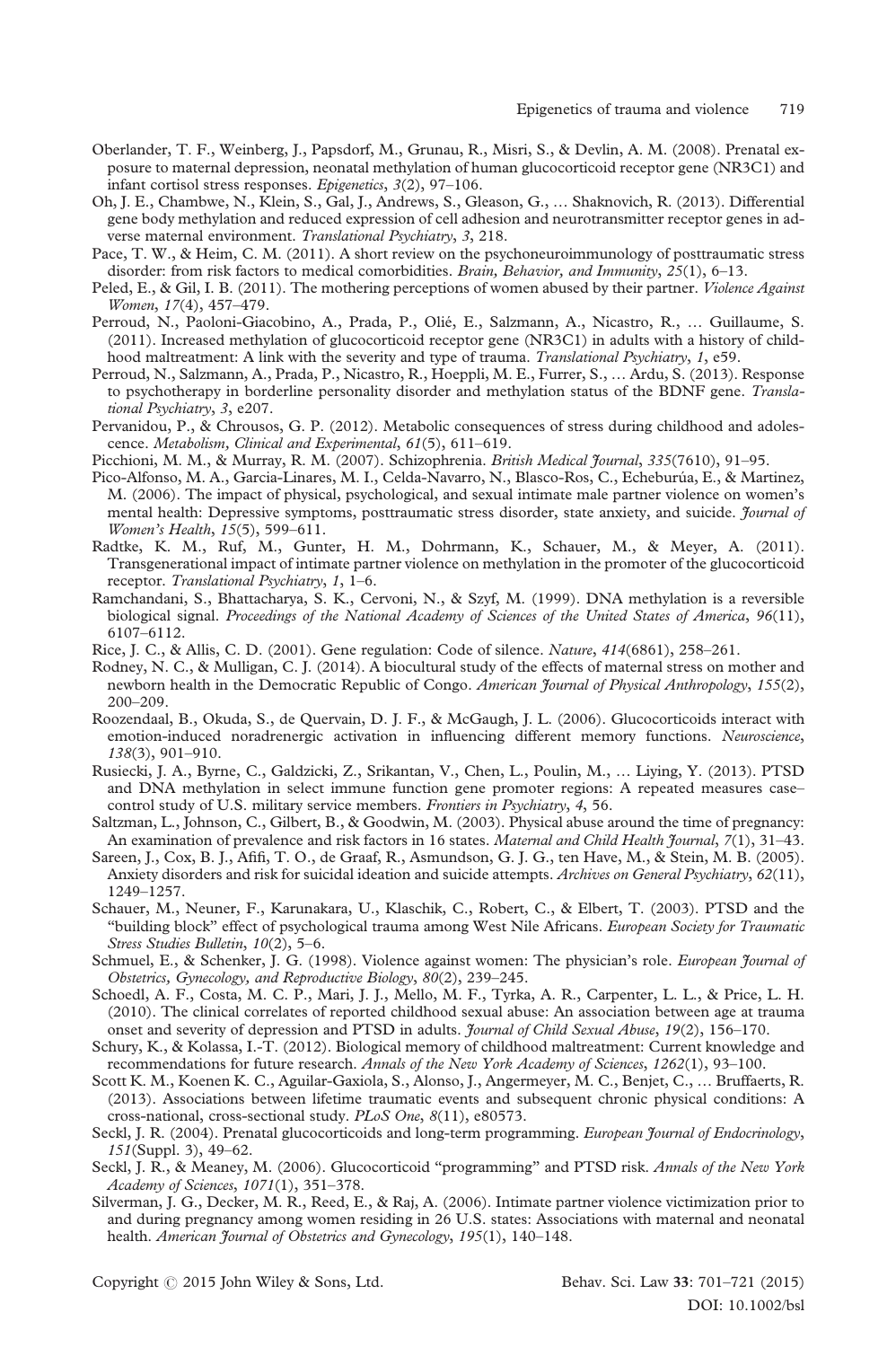720 L. Ramo-Fernández et al.

- Sipahi, L., Wildman, D. E., Aiello, A. E., Koenen, K. C., Galea, S., Abbas, A., & Uddin, M. (2014). Longitudinal epigenetic variation of DNA methyltransferase genes is associated with vulnerability to post-traumatic stress disorder. Psychological Medicine, 44(15), 3165–3179.
- Slatkin, M. (2009). Epigenetic inheritance and the missing heritability problem. *Genetics*, 182(3), 845–850.
- Smith, A. K., Conneely, K. N., Kilaru, V., Mercer, K. B., Weiss, T. E., Bradley, B., … Tang, Y. (2011). Differential immune system DNA methylation and cytokine regulation in post-traumatic stress disorder. American Journal of Medical Genetics. Part B, Neuropsychiatric Genetics, 156(6), 700–708.
- Smith, C., & Thornberry, T. P. (1995). The relationship between childhood maltreatment and adolescent involvement in delinquency. Criminology, 33(4), 451–481.
- Sommershof, A., Aichinger, H., Engler, H., Adenauer, H., Catani, C., Boneberg, E. M., … Elbert, T. (2009). Substantial reduction of naive and regulatory T cells following traumatic stress. Brain, Behavior, and Immunity, 23, 1117–1124.
- Stansfeld, S. A., Clark, C., Rodgers, B., Caldwell, T., & Power, C. (2010). Repeated exposure to socioeconomic disadvantage and health selection as life course pathways to mid-life depressive and anxiety disorders. Social Psychiatry and Psychiatric Epidemiology, 46(7), 549-558.
- Stoltenborgh, M., van IJzendoorn, M. H., Euser, E. M., & Bakermans-Kranenburg, M. J. (2011). A global perspective on child sexual abuse: Meta-analysis of prevalence around the world. Child Maltreatment, 16(2), 79–101.
- Strahl, B. D., & Allis, C. D. (2000). The language of covalent histone modifications. Nature, 403(6765), 41–45.
- Suderman, M., Borghol, N., Pappas, J., Pinto Pereira, S., Pembrey, M., Hertzman, C., … Power, C. (2014). Childhood abuse is associated with methylation of multiple loci in adult DNA. BMC Medical Genomics, 7(1), 13.
- Suglia, S., Clark, C., Boynton-Jarrett, R., Kressin, N., & Koenen, K. (2014). Child maltreatment and hypertension in young adulthood. BMC Public Health, 14(1), 1149.
- Talge, N. M., Neal, C., & Glover, V. (2007). Antenatal maternal stress and long-term effects on child neurodevelopment: How and why? *Journal of Child Psychology and Psychiatry*, 48(3/4), 245-261.
- Thomas, C., Hypponen, E., & Power, C. (2008). Obesity and type 2 diabetes risk in midadult life: The role of childhood adversity. Pediatrics, 121(5), e1240-e1249.
- Thombs, B. D., Bernstein, D. P., Ziegelstein, R. C., Scher, C. D., Forde, D. R., Walker, E. A., & Stein, M. B. (2006). An evaluation of screening questions for childhood abuse in 2 community samples: Implications for clinical practice. Archives of Internal Medicine, 166(18), 2020–2026.
- Thornberry, T. P., Henry, K. L., Ireland, T. O., & Smith, C. A. (2010). The causal impact of childhoodlimited maltreatment and adolescent maltreatment on early adult adjustment. Journal of Adolescent Health, 46(4), 359–365.
- Tyrka, A. R., Price, L. H., Kao, H.-T., Porton, B., Marsella, S. A., & Carpenter, L. L. (2010). Childhood maltreatment and telomere shortening: Preliminary support for an effect of early stress on cellular aging. Biological Psychiatry, 67(6), 531–534.
- Tyrka, A. R., Price, L. H., Marsit, C., Walters, O. C., & Carpenter, L. L. (2012). Childhood adversity and epigenetic modulation of the leukocyte glucocorticoid receptor: Preliminary findings in healthy adults. PLoS One, 7(1), e30148.
- Uddin, M., Aiello, A. E., Wildman, D. E., Koenen, K. C., Pawelec, G., & de Los Santos, R. (2010). Epigenetic and immune function profiles associated with posttraumatic stress disorder. Proceedings of the National Academy of Sciences of the United States of America, 107, 9470–9475.
- van Zuiden, M., Geuze, E., Willemen, H. L. D. M., Vermetten, E., Maas, M., Heijnen, G. J., & Kvelaars, A. (2010). Pre-existing high glucocorticoid receptor number predicting development of posttramatic stress symptoms after military deployment. American Journal of Psychiatry, 168(1), 89-96.
- von Känel, R., Hepp, U., Kraemer, B., Traber, R., Keel, M., Mica, L., & Schnyder, U. (2007). Evidence for low-grade systemic proinflammatory activity in patients with posttraumatic stress disorder. *Journal of* Psychiatric Research, 41(9), 744–752.
- Vukojevic, V., Kolassa, I.-T., Fastenrath, M., Gschwind, L., Spalek, K., Milnik, A., … Heck, A. (2014). Epigenetic modification of the glucocorticoid receptor gene is linked to traumatic memory and posttraumatic stress disorder risk in genocide survivors. Journal of Neuroscience, 34(31), 10274–10284.
- Watson, J. D., & Crick, F. H. (1953). Molecular structure of nucleic acids. Nature, 171(4356), 737-738.
- Weaver, I., Cervoni, N., Champagne, F., D'Alessio, A., Sharma, S., Seckl, J., … Dymov, S. (2004). Epigenetic programming by maternal behavior. Nature Neuroscience, 7(8), 847–854.
- Weaver, I., Meaney, M. J., & Szyf, M. (2006). Maternal care effects on the hippocampal transcriptome and anxiety-mediated behaviors in the offspring that are reversible in adulthood. Proceedings of the National Academy of Sciences of the United States of America, 103(9), 3480–3485.
- Whitfield, C. L., Anda, R. F., Dube, S. R., & Felitti, V. J. (2003). Violent childhood experiences and the risk of intimate partner violence in adults: Assessment in a large health maintenance organization. Journal of Interpersonal Violence, 18(2), 166–185.
- Widom, C. (1989). The cycle of violence. Science, 244(4901), 160–166.
- Widom, C., Ireland, T., & Glynn, P. J. (1995). Alcohol abuse in abused and neglected children followed-up: Are they at increased risk? *Journal of Studies on Alcohol*, 56(2), 207-217.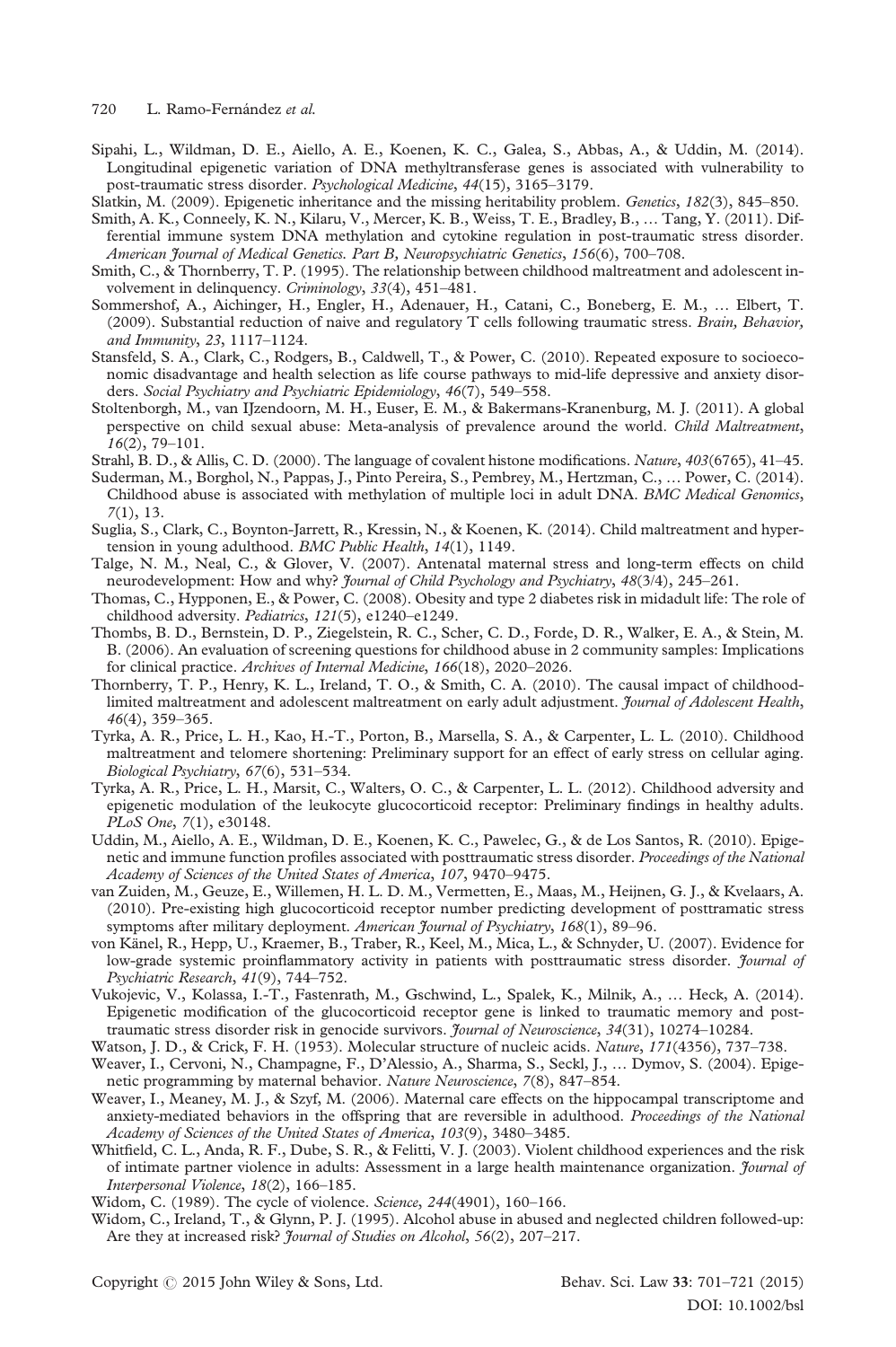- Wilker, S., Pfeiffer, A., Kolassa, S., Koslowski, D., Elbert, T., & Kolassa, I.-T. (in press). How to quantify exposure to traumatic stress?—Reliability and predictive validity of measures for cumulative trauma exposure in a post-conflict population. European Journal of Psychotraumatology.
- Wilson, H. W., & Widom, C. S. (2008). An examination of risky sexual behavior and HIV in victims of child abuse and neglect: A 30-year follow-up. Health Psychology, 27(2), 149.
- World Health Organization (WHO). (2005). The World Health Report (2005). Make every mother and child count. Geneva: Author.
- Wu, V., Huff, H., & Bhandari, M. (2010). Pattern of physical injury associated with intimate partner violence in women presenting to the emergency department: A systematic review and meta-analysis. Trauma, Violence, and Abuse, 11(2), 71–82.
- Xie, P., Kranzler, H. R., Poling, J., Stein, M. B., Anton, R. F., Farrer, L. A., & Gelernter, J. (2010). Interaction of FKBP5 with childhood adversity on risk for post-traumatic stress disorder. Neuropsychopharmacology, 35(8), 1684–1692.
- Yan, W. (2014). Potential roles of noncoding RNAs in environmental epigenetic transgenerational inheritance. Molecular and Cellular Endocrinology, 398(1/2), 24-30.
- Yehuda, R., Bell, A., Bierer, L. M., & Schmeidler, J. (2008). Maternal, not paternal PTSD, is related to increased risk for PTSD in offspring of Holocaust survivors. *Journal of Psychiatric Research*, 42(13), 1104–1111.
- Yehuda, R., & Bierer, L. M. (2009). The relevance of epigenetics to PTSD: Implications for the DSM-V. Journal of Traumatic Stress, 22(5), 427–434.
- Yehuda, R., Daskalakis, N. P., Desarnaud, F., Makotkine, I., Lehrner, A. L., Koch, E., … Flory, J. D. (2013). Epigenetic biomarkers as predictors and correlates of symptom improvement following psychotherapy in combat veterans with PTSD. Frontiers in Psychiatry, 4, 118.
- Yehuda, R., Daskalakis, N. P., Lehrner, A., Desarnaud, F., Bader, H. N., Makotkine, I., … Flory, J. D. (2014). Influences of maternal and paternal PTSD on epigenetic regulation of the glucocorticoid receptor gene in holocaust survivor offspring. American Journal of Psychiatry, 171(8), 872-880.
- Yehuda, R., Engel, S. M., Brand, S. R., Seckl, J., Marcus, S. M., & Berkowitz, G. S. (2005). Transgenerational effects of posttraumatic stress disorder in babies of mothers exposed to the World Trade Center attacks during pregnancy. *Journal of Clinical Endocrinology and Metabolism*, 90, 4115–4118.
- Yehuda, R., Flory, J. D., Bierer, L. M., Henn-Haase, C., Lehrner, A., Desarnaud, F., … Makotkine, I. (2015). Lower methylation of glucocorticoid receptor gene promoter 1 F in peripheral blood of veterans with posttraumatic stress disorder. Biological Psychiatry, 77(4), 356-364.
- Yehuda, R., Golier, J. A., Yang, R. K., & Tischler, L. (2004). Enhanced sensitivity to glucocorticoids in peripheral mononuclear leukocytes in posttraumatic stress disorder. Biological Psychiatry, 55(11), 1110–1116.
- Yehuda, R., Halligan, S. L., & Bierer, L. M. (2002). Cortisol levels in adult offspring of Holocaust survivors: relation to PTSD symptom severity in the parent and child. *Psychoneuroendocrinology*, 27(1/2), 171–180.
- Yehuda, R., Lowy, M. T., Southwick, S. M., Shaffer, D., & Giller, E. L. Jr. (1991). Lymphocyte glucocorticoid receptor number in posttraumatic stress disorder. American Journal of Psychiatry, 148, 499-504.
- Yehuda, R., Southwick, S., Giller, E. L., Ma, X., & Mason, J. W. (1992). Urinary catecholamide excretion and severity of PTSD symptoms in Vietnam combat veterans. Journal of Nervous and Mental Disease, 180(5), 321–325.
- Young, E. A., & Breslau, N. (2004). Cortisol and catecholamines in posttraumatic stress disorder: An epidemiologic community study. Archives of General Psychiatry, 61(4), 349-401.
- Zhou, Z., Enoch, M. A., & Goldman, D. (2014). Gene expression in the addicted brain. International Review of Neurobiology, 116, 251–273.
- Zucchi, F. C. R., Yao, Y., Ward, I. D., Ilnytskyy, Y., Olson, D. M., Benzies, K., … Kovalchuk, O. (2013). Maternal stress induces epigenetic signatures of psychiatric and neurological diseases in the offspring. PLoS One, 8(2), e56967.